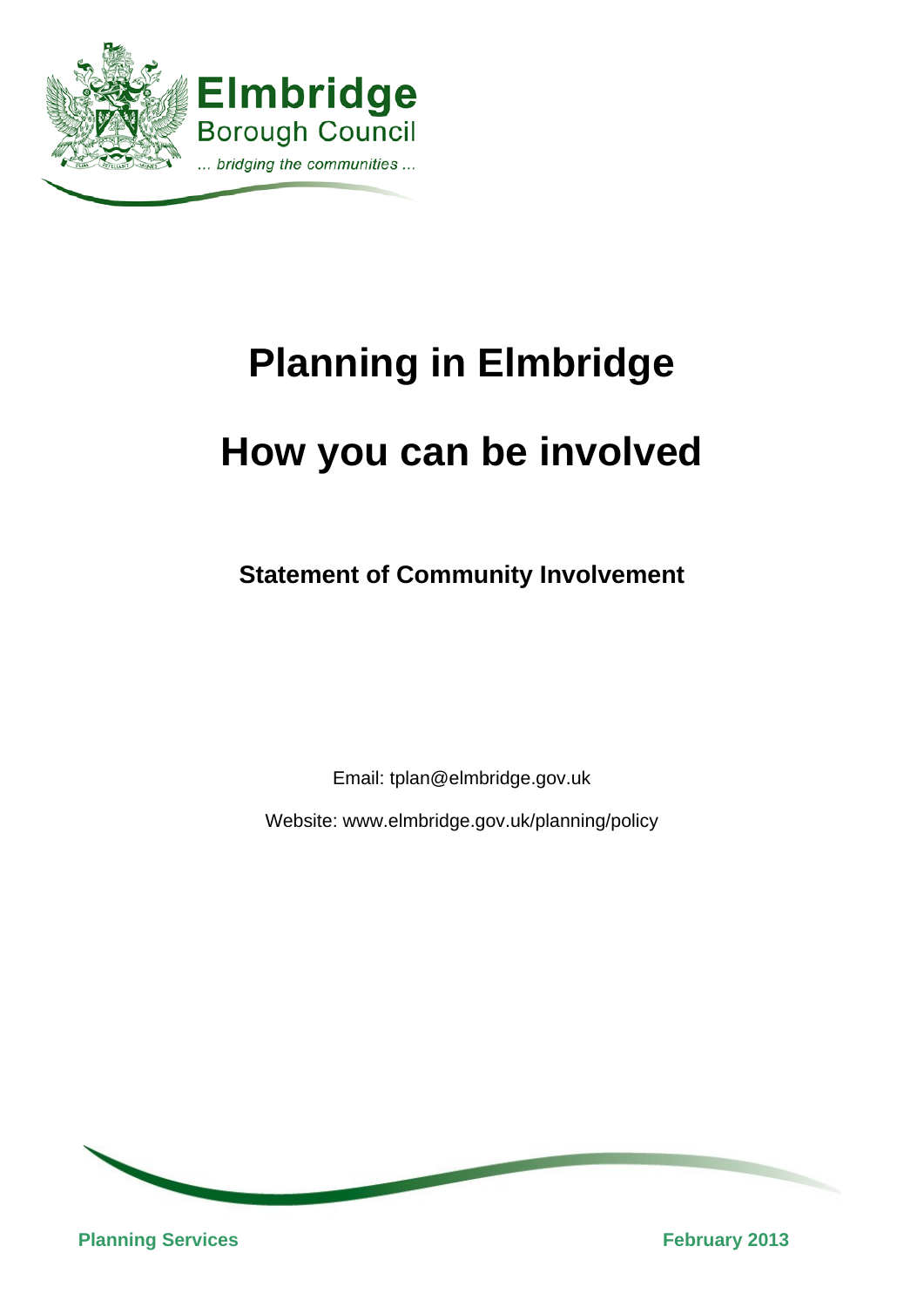

**Planning Services February 2013**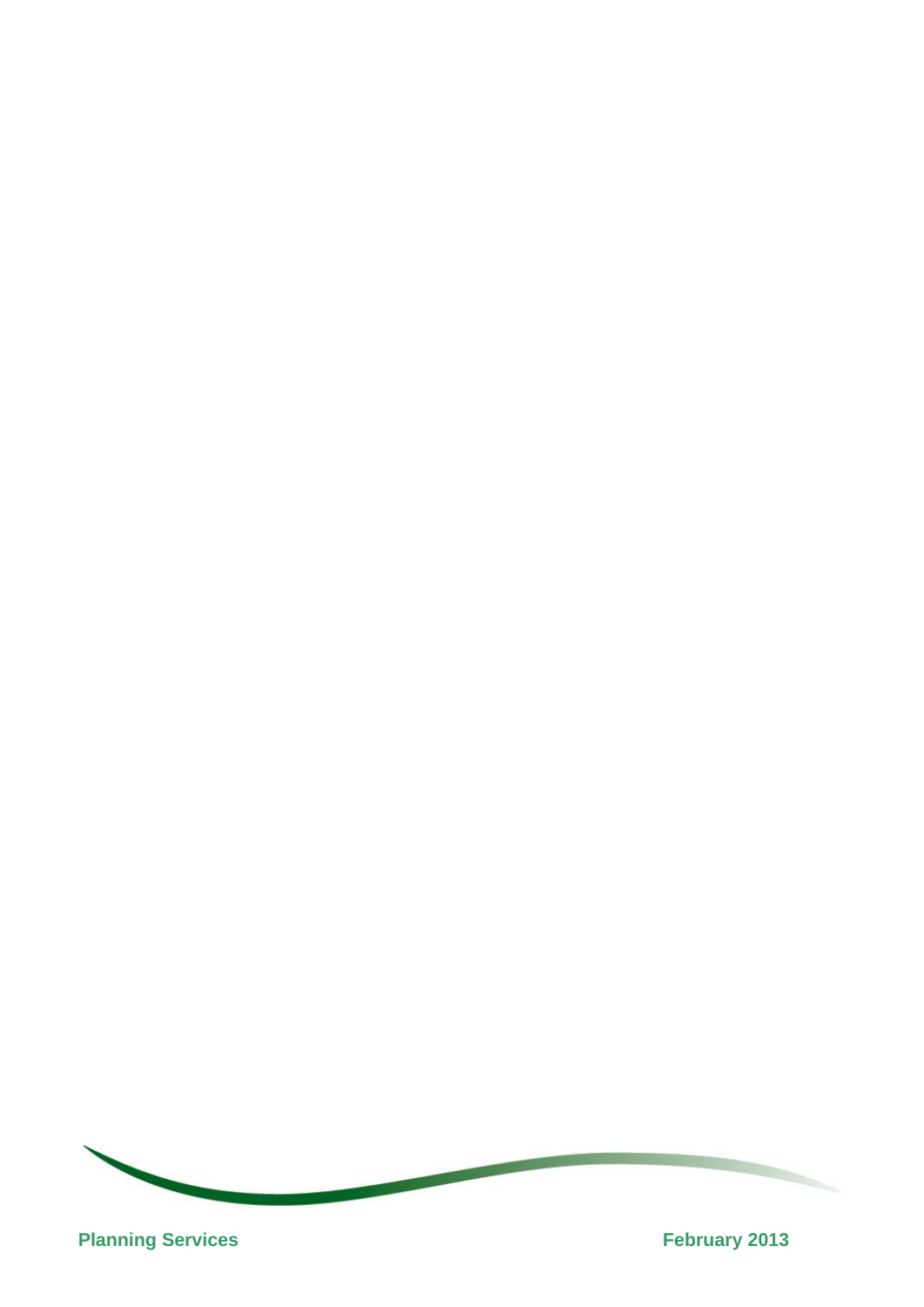# **Elmbridge Statement of Community Involvement**

## **Contact Details:**

Email: tplan@elmbridge.gov.uk Telephone: 01372474787 Address: Planning Policy Team Planning Services Elmbridge Borough Council Civic Centre High Street Esher **Surrey** KT10 9SD

Website: www.elmbridge.gov.uk/planning/policy

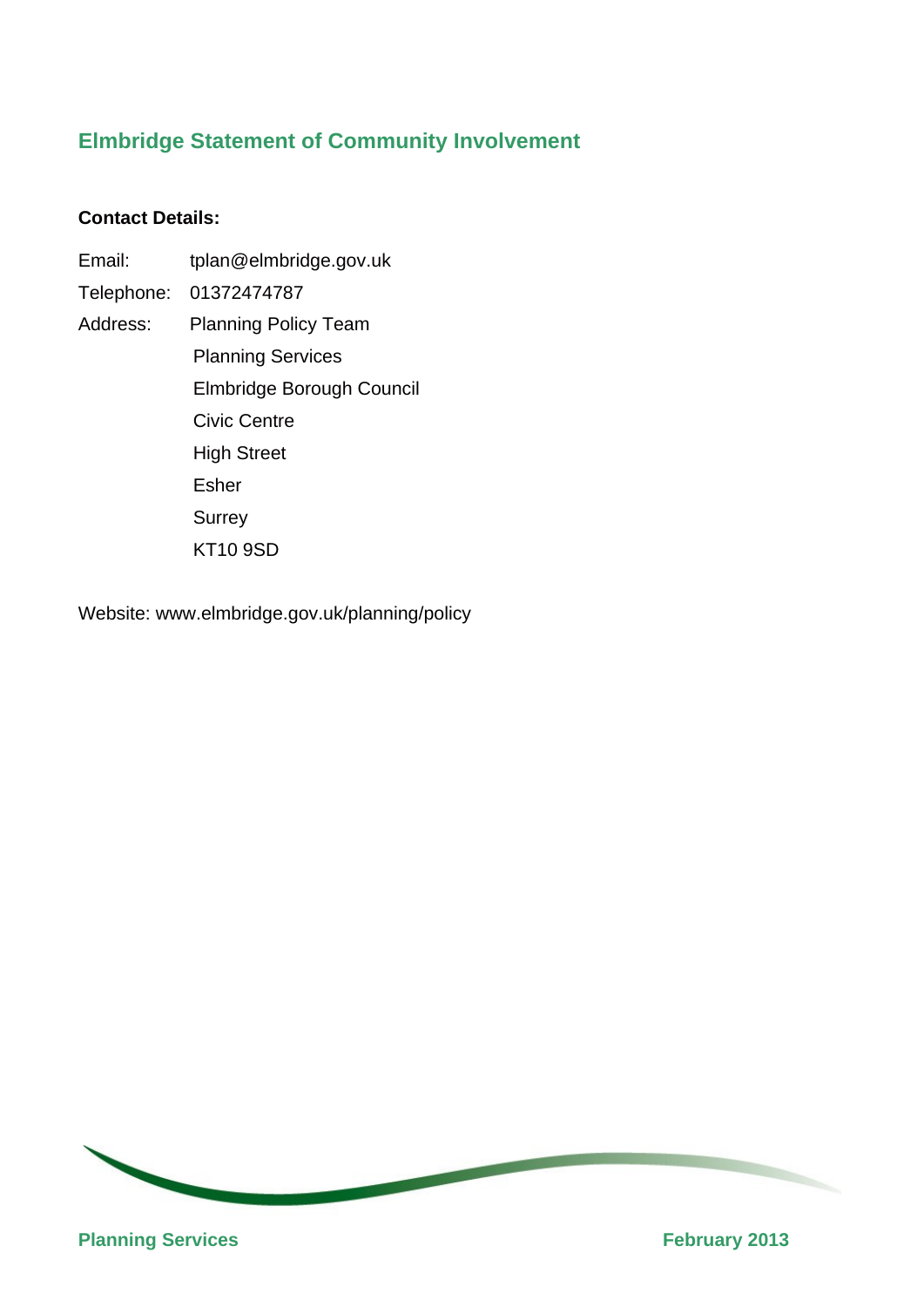# **Contents**

| <b>INTRODUCTION</b>                                               |                |  |
|-------------------------------------------------------------------|----------------|--|
| 1. What is the Statement of Community Involvement?                | 1              |  |
| 2. Why is community involvement important?                        | $\mathbf{2}$   |  |
| 3. What do we do with your comments?                              | $\overline{2}$ |  |
| 4. How do you find out what difference your comments have made?   | $\mathbf{2}$   |  |
| 5. Who do we consult?                                             | $\mathbf{3}$   |  |
| 6. What principles will guide community engagement?               | 5              |  |
| <b>COMMUNITY INVOLVEMENT IN PLANNING POLICY</b>                   |                |  |
| 7. How can you be involved in the Local Plan?                     | 6              |  |
| 8. What other planning documents can you comment on?              | 15             |  |
| <b>COMMUNITY INVOLVEMENT IN DEVELOPMENT MANAGEMENT</b>            |                |  |
| 9. How can you be involved in Planning Applications?              | 16             |  |
| <b>PERFORMANCE</b>                                                |                |  |
| 10. How well are we doing?                                        | 19             |  |
| Appendix 1: Consultation groups involved in Local Plan production | 20             |  |
| Appendix 2: Formal consultation by application type or location   |                |  |



**Planning Services February 2013**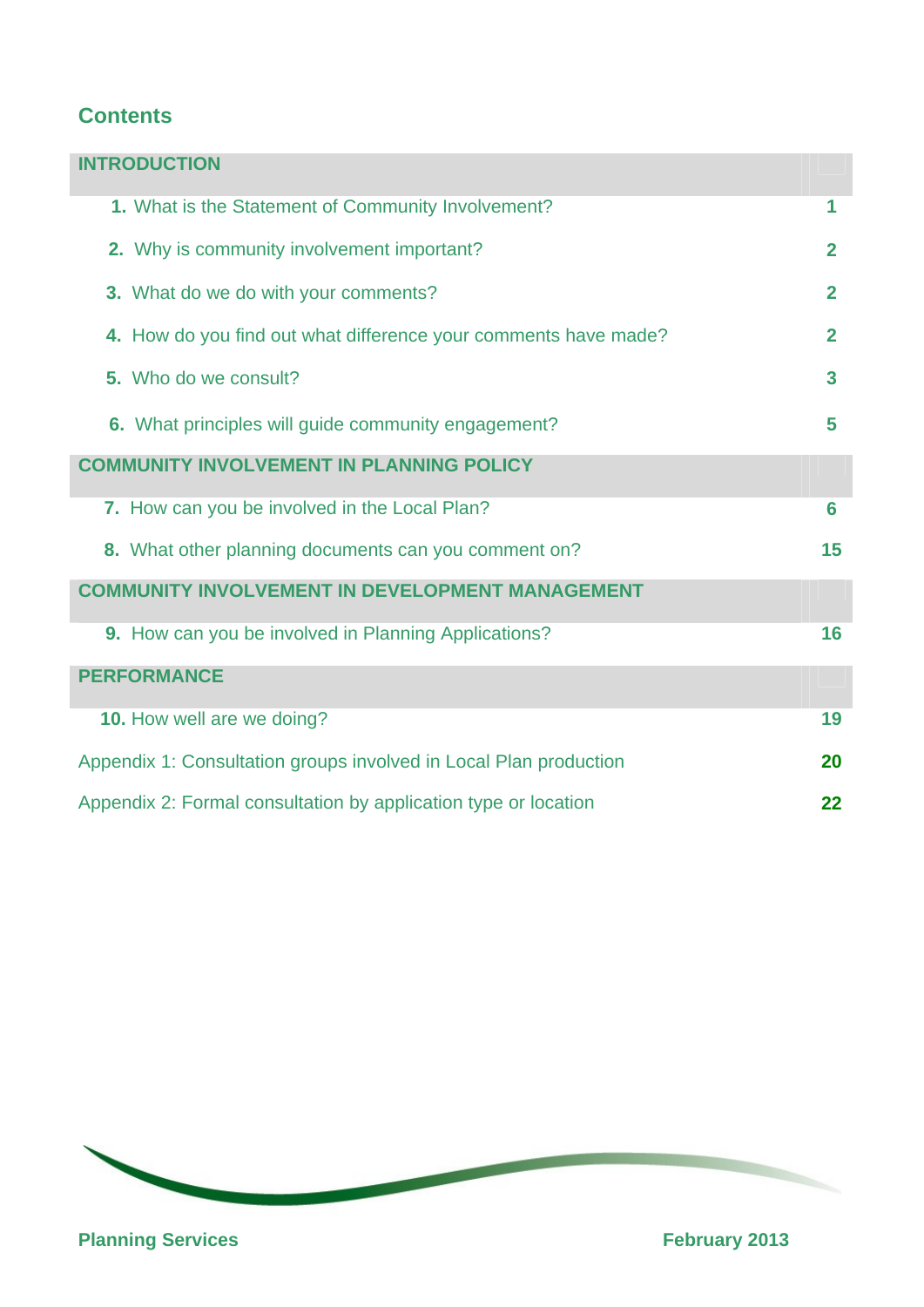# **1. What is the Statement of Community Involvement?**

**1.1** Planning affects everyone. Planning decisions determine where development takes place and what happens to our towns, open spaces and historic environment.

**1.2** Producing a Statement of Community Involvement is a legal requirement<sup>1</sup>. It sets out the opportunities residents and other interested parties have to become involved in planning, ensuring that the Council meets the requirements set out in Government Regulations published in April 2012.<sup>2</sup> The Council already has a Statement of Community Involvement, but this is now 6 years old. Legal requirements and the ways in which we engage with the community have changed. We plan to replace our current statement with an up to date, stream lined document, which is clearer and easier to understand, using new ways to engage and empower people about the future planning of their local areas.



**Claygate Design Workshop-May 2011**

**1.3** Some local people have already given us their views on our existing approach to community engagement. Their comments have played a key role in shaping the content of this draft document, creating a more easily understood, and up to date document that answers the following key questions;

- **Why** do we encourage community engagement?
- **How** can you become involved?
- **Who** do we consult?
- **Which** sort of planning issues can you comment on?
- **When** should you let us know your views?
- **What** do we do with your comments?
- **1.4** The Council consulted on its draft Statement of Community Involvement between 14 September 2012 and the 12 October 2012. The results of this consultation were considered and, where appropriate reflected in this document. A summary of these representations and the Council's response to these can be found in the Consultation Statement which can be found at www.elmbridge.gov.uk



**Cobham Local Character Assessment - April 2011** 

l 1 Planning and Compulsory Purchase Act 2004

- -26

2 Town and Country Planning (Local Planning) (England) Regulations 2012

**Planning Services 2013** Page 1 of 22 **Planning Services Propose 2013** 

1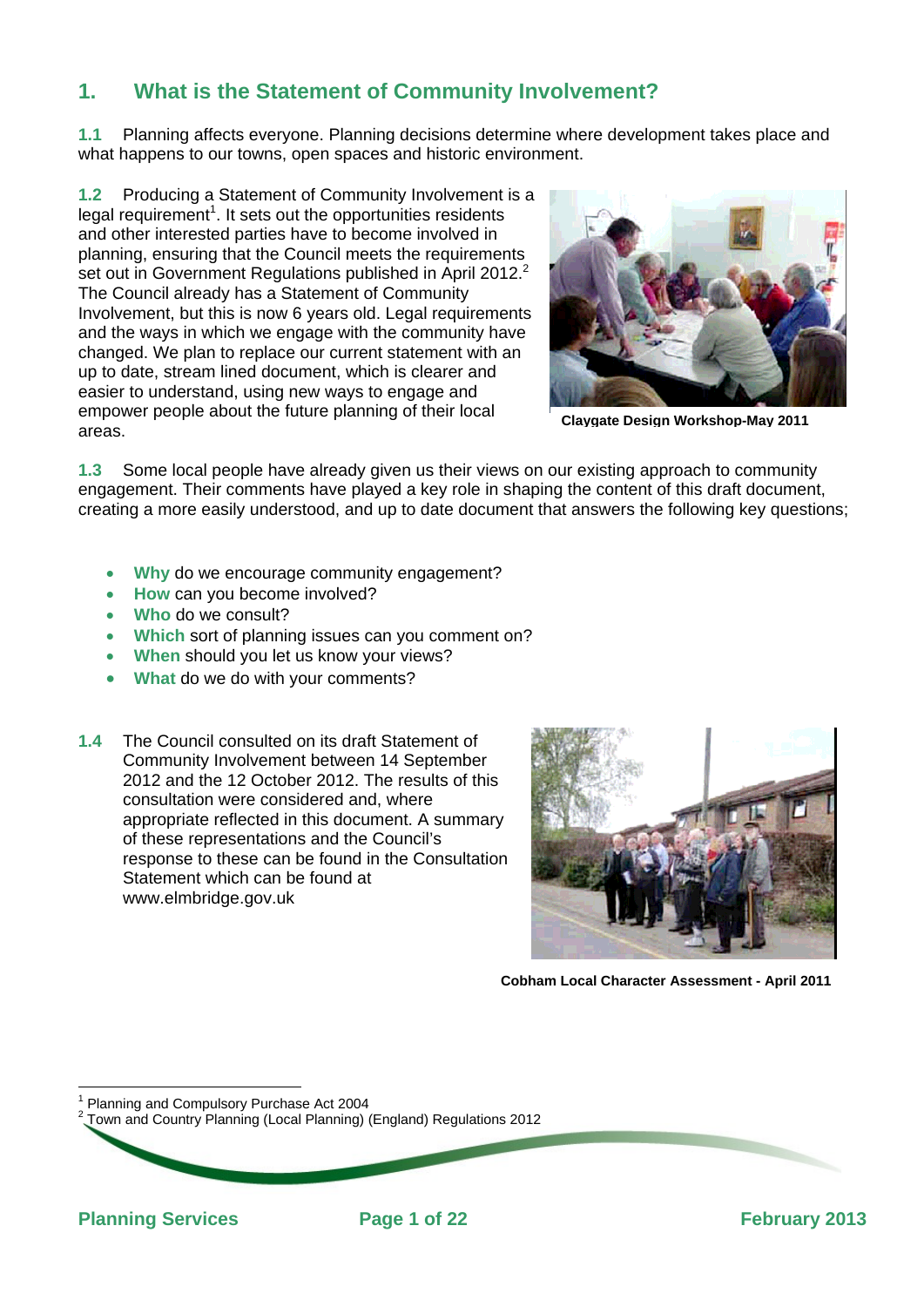# **2. Why is community involvement important?**

**2.1** The Government is committed to increasing the ability of local communities to influence planning decisions and future development in their areas by making the planning system much more simple and accessible. The National Planning Policy Framework, published on 27 March 2012, simplifies the planning system, making it easier to understand and much more accessible to local people. It sets out the Government's commitment to involve all interested parties in planning.

"Early and meaningful engagement and collaboration with neighbourhoods, local organisations and businesses is essential. A wide section of the community should be proactively engaged, so that local plans, as far as possible, reflect a collective vision and a set of agreed priorities for the sustainable development of an area, including those contained in any neighbourhood plans that may have been made."<sup>3</sup>.

**2.2** The Council has taken a local approach to the preparation of its planning documents. This ensures that they are relevant, addressing particular issues of interest to the local community.

**2.3** The Government has also introduced the option for a Parish Council or a Neighbourhood Forum to prepare a Neighbourhood Plan<sup>4</sup>. These plans need to deliver growth within the area. They cannot promote less development than is set out in the Council's Local Plan, but they can promote more. In addition, and unlike Council prepared plans, a Neighbourhood Plan must undergo a local referendum prior to being adopted. Once adopted it would form part of the Local Plan.

**2.4** The approach taken to engaging and involving local residents, business and other stakeholders is a matter for the Parish Council or the Neighbourhood Forum. As local communities are responsible for the development of these plans, it is up to them to decide how they involve people and undertake any consultation. However, the Council does have some statutory functions regarding the development of Neighbourhood Plans, which are set out in the Neighbourhood Planning (General) Regulations 2012.<sup>5</sup>

## **3. What do we do with your comments?**

**3.1** We take account of every comment sent in to us. As far as possible, we try and make sure that your comments are taken on board in making decisions about planning, but it is impossible to satisfy all people all of the time. We do have to make some very difficult decisions at times. These must be in accordance with the national planning policy framework as well as our own local plan.

# **4. How do you find out what difference your comments have made?**

**4.1** If your comments relate to a planning document, we will prepare a Consultation Statement setting out how and why the comments made during the consultation have either been taken on board and influenced the final document or have not been considered as appropriate for inclusion. The Consultation Statement will be placed on the Council's website. Where appropriate, feedback sessions may be organised where people have been involved directly in either focus groups or workshop sessions.

2

**4.2** If your comments relate to a particular planning application, these are summarised and responded to within the planning officer's report.

**Planning Services Page 2 of 22 February 2013**

l  $^3$  National Planning Policy Framework, 2012 paragraph 155, p.37

<sup>4</sup> Localism Act, 2011, Chapter 3 p113

 $5$  These regulations can be viewed at http://www.legislation.gov.uk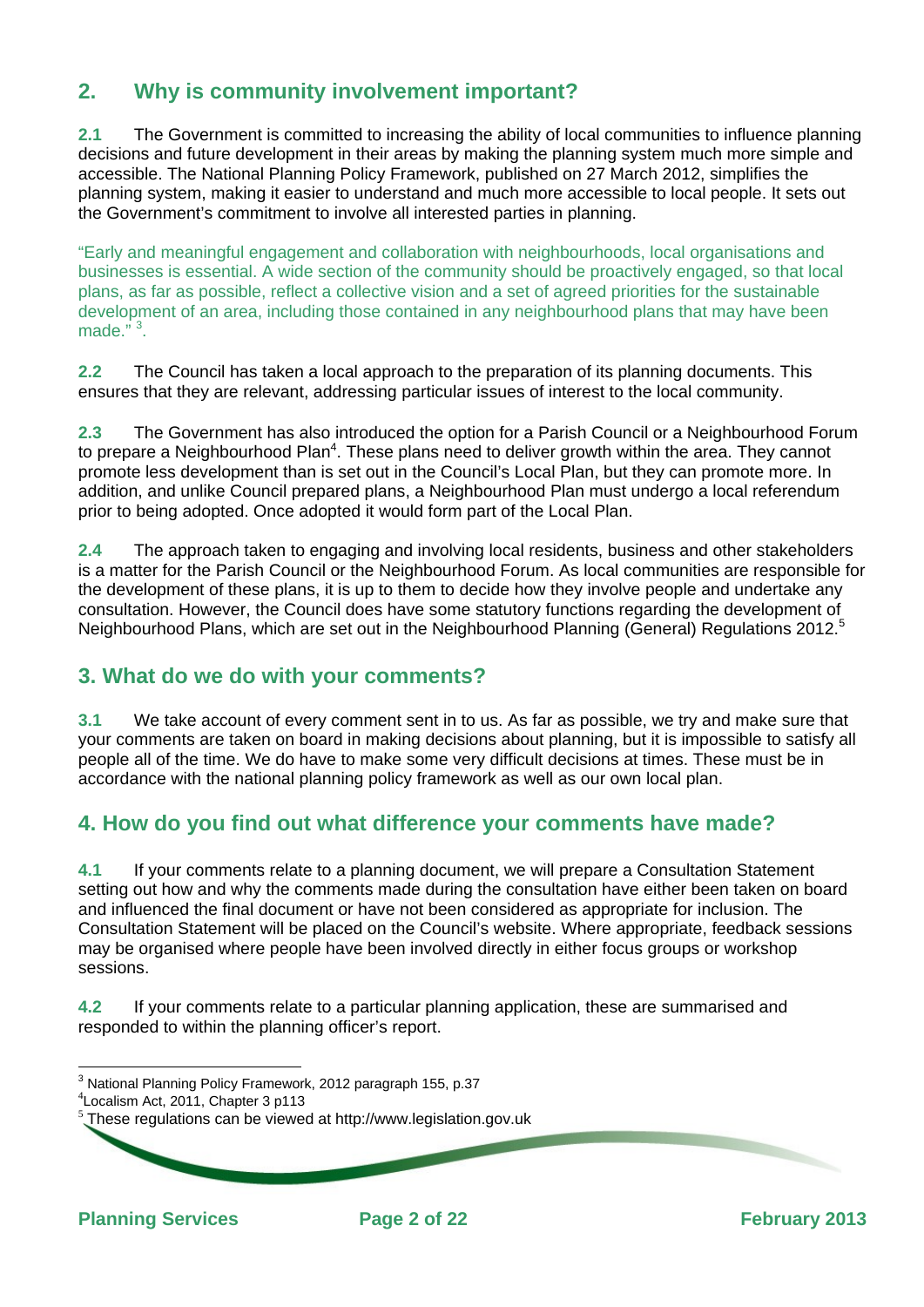# **5. Who do we consult?**

# **The Local Community**

**5.1** Elmbridge has a resident population of 130,000. It is important to understand who the local community is in order to ensure that we engage and consult in the most effective way, and that the views received are representative of the community as a whole and do not just represent the views of a vocal minority. When reviewing the responses to consultation we will examine how they reflect the demographic breakdown of the Council's local population. This will allow us to identify those groups that are under represented and improve our methods of engaging with them.



**Young People's Planning Forum- Sept 2011**



**Source: ONS 2010 Resident Population** 

**5.2** Like many areas across the UK, Elmbridge has an increasingly ageing population. 27% (36,800) are over the age of 55, which is an increase of over 10% since 2001.

**5.3** There has also been a significant increase in the number of children and young people under the age of 19, with the population standing at 33,000. This group has also grown by 10% since 2001 and has coincided with an increase in the number of residents aged over 40, suggesting that there are an increasing number of families being attracted to the area over the last ten years.

**5.4** The age group that has seen significant decline over the last decade has been those aged between 20 and 35 and now makes up only 15% of the population compared to over 17% in 2001.

**5.5** 75%, of our working age residents are in employment. Over 90% of men are economically active whereas the figure is only 61% for women. 37% of the working age population in Elmbridge is classified as 'looking after their family' compared to 26% and 25% for the South East and Great Britain respectively.

**5.6** The working population is also relatively affluent with an average weekly wage of £720 compared to £554 for the South East. This higher than average salary for the region reflects both the level of commuting into London and the number of residents in senior management or professional occupations. 68% of working age residents are in these higher income occupations.

**5.7** Despite this affluence there are also some small pockets of relative deprivation. These areas have lower incomes, higher unemployment and poorer health compared to other areas in the Borough. 5% of the population claim benefits, with the majority of these being incapacity or disability benefits  $(3.4\%)$ .).



.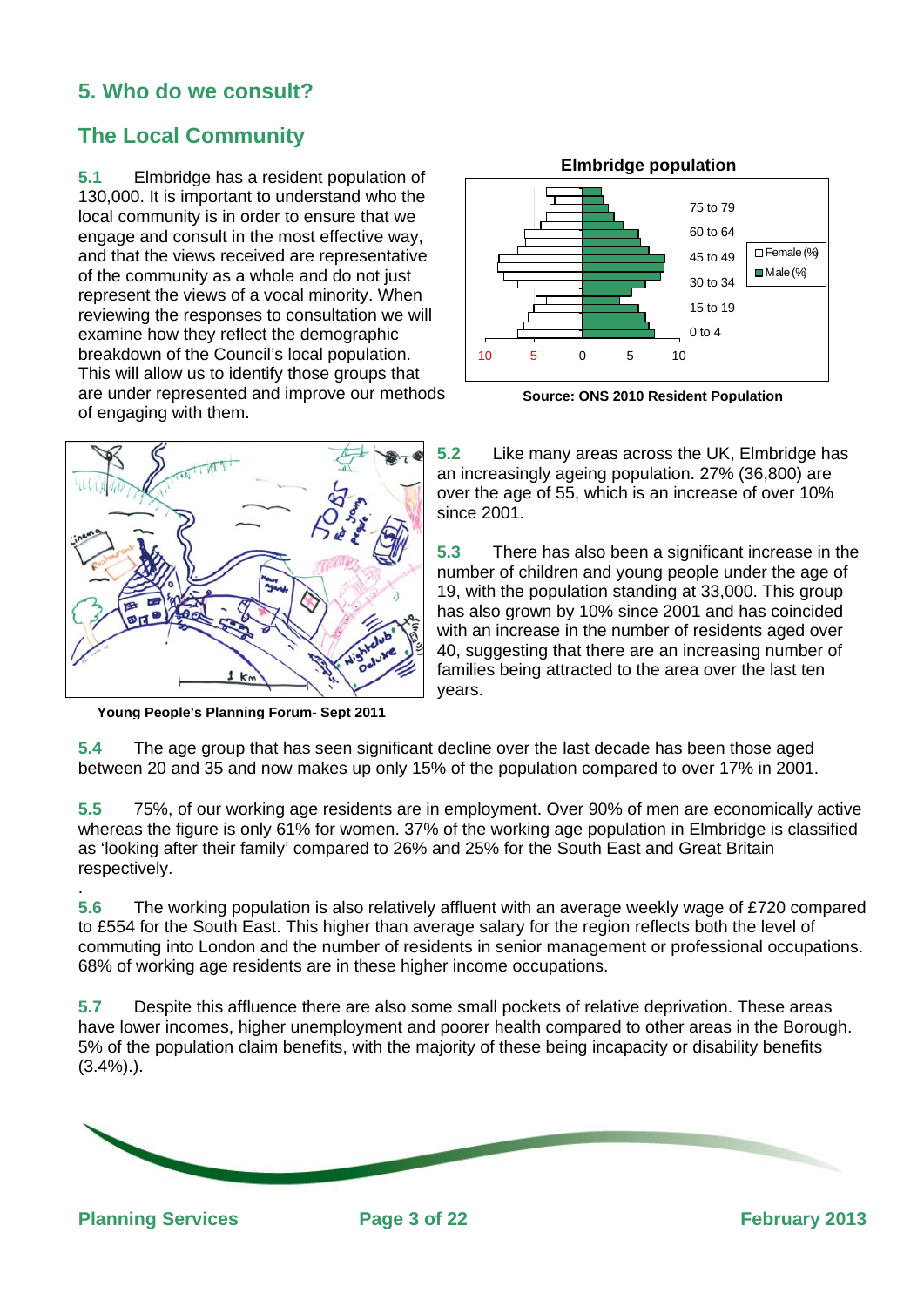**5.8** The largest minority ethnic group is Asian or Asian British who make up 4.8% of the population. 89% of the population are white.

# **The Wider Community**

**5.9** It is important to recognise that it's not just residents that make up our community. The Borough has many small and medium sized businesses located in the town and village centres and industrial estates, together with a number of larger companies such as Sony, Proctor and Gamble and Mercedes Benz who all make a significant contribution to the local economy. A significant proportion of the population that work in the Borough commute from other areas with the majority of those commuting to the business and industrial parks in the Weybridge area.

**5.10** There is also a strong voluntary and community sector that provides a number of valued services across the Borough. These organisations are important in delivering services to local people and, as such, are a key consultee on planning issues.

**5.11** Utilities companies, Surrey County Council and other service providers such as the National Health Service and the Environment Agency, are consulted on all planning policy and, where necessary, planning applications.

## **Statutory Consultees**

**5.12** There are certain organisations that the Council has a statutory duty to consult. When developing Local Plans, regulations<sup>6</sup> state the types of groups that must be included in consultation processes. They are grouped into 'specific' and 'general' consultation bodies (See appendix 1).

**5.13** Specific bodies are those organisations the Council is required to consult on all planning policy. They include organisations such as the Environment Agency, health care providers and neighbouring local authorities.

**5.14** General bodies include voluntary groups, business interests and amenity groups who may be interested to find out how the proposed changes may affect them. Unlike specific bodies there is no definitive list of general bodies with whom the Council must consult.

**5.15** In addition the Council works closely with neighbouring boroughs and districts and the County Council with regards to strategic priorities and areas of common interest. These partnerships help us to meet our Duty to Co-operate, established by the Localism Act 2011.<sup>7</sup>

**5.16** There are also statutory consultees that need to be notified on specific planning applications before the grant of permission. Consultation depends on the application type and location of the proposed development. For further information, see appendix 2.

The Council recognises the different individuals, groups and organisations that make up the Elmbridge community, their differing needs and expectations, and the various roles they perform. There is 'no one size fits all' and methods of engagement need to be tailored to maximise their opportunities to influence the way in which their local area should develop.

4

 $6$  Town and Country Planning (Local Planning) (England) Regulations 2012

National Planning Policy Framework, para 178-181.

- -26

**Planning Services Page 4 of 22 February 2013**

l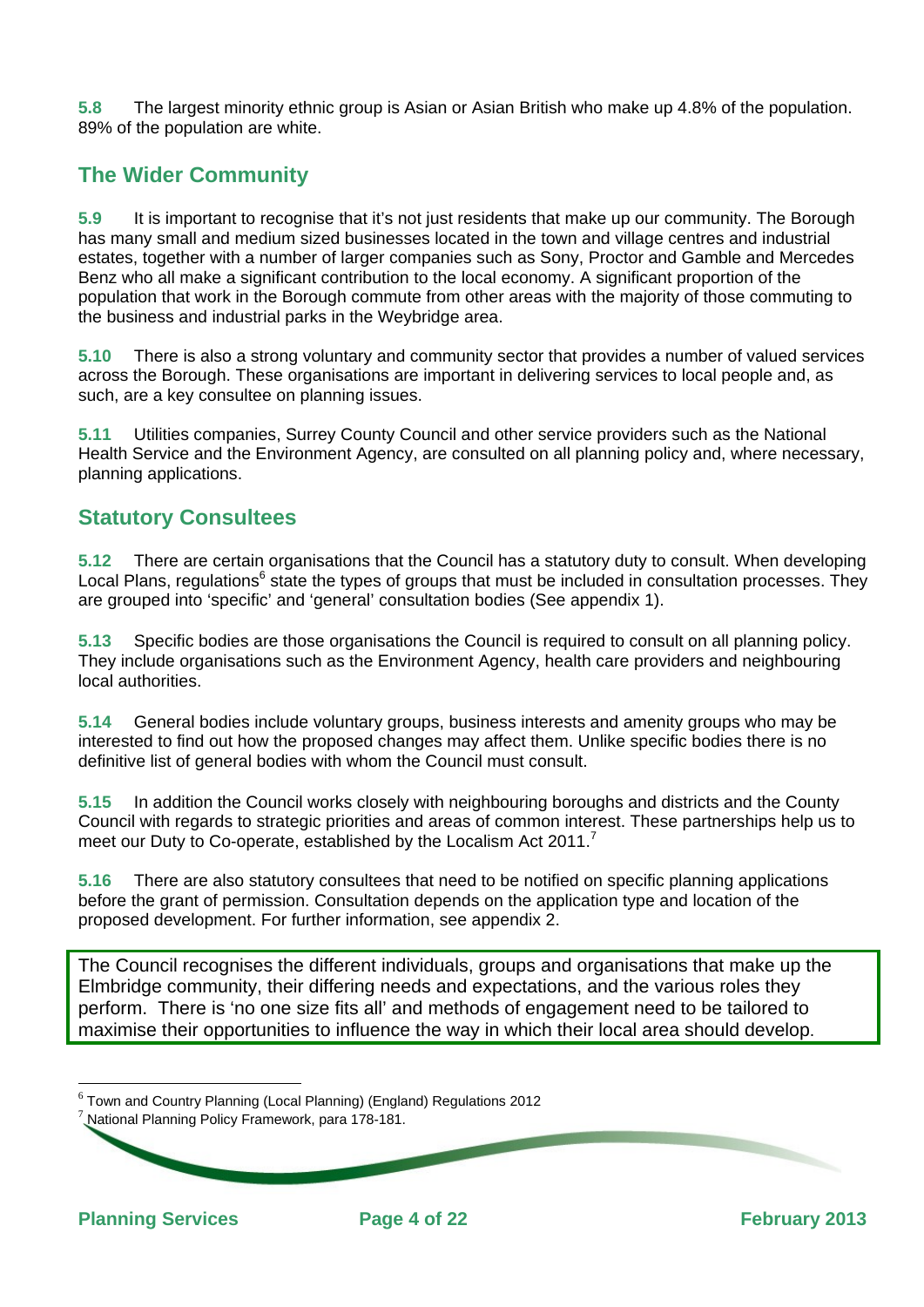# **6. What Principles will guide community engagement?**

**6.1** In order to maintain high standards of customer service and continually improve engagement with the community, the following core principles have been established.

## **Make it relevant**

- **Focussing on issues that matter to particular groups**
- Explaining the role of planning and the way in which people can have an influence

## **Avoid Consultation overload**

- Maintaining our planning database to keep it as up to date as possible
- Ensuring regular information on what we are doing is provided through the website, press articles and Council newsletters
- Joining up with other consultation events where possible and use the results of other consultations as evidence

#### **Make it readable and easily accessible**

- **Providing clear and jargon free consultation materials**
- Recognising the importance of the internet in improving accessibility to information but also its limitations for consulting with some groups
- Complying with the Council's Corporate Equality Plan accessibility standards

#### **Give you the information you need, when you need it**

- Providing documents for inspection at the Civic Centre and all public libraries
- Publishing all documents on the Council's website
- Informing all specific and general consultation bodies that the draft and associated documents are available for consultation
- Sending copies of the consultation document to relevant specific consultees
- Placing notices on all community notice boards in the Borough
- Issuing a press release to publicise the consultation
- Using other events or publications, where available and appropriate, to publicise any consultation, including attending local community group meetings on request
- Placing a notice in the Surrey Advertiser and the Elmbridge Guardian newspapers, as well as their web sites, outlining what the draft document is about and that these are available for consultation

## **Provide feedback**

- Publishing consultation statements following all consultations
- Publishing reports following any research
- Holding public forums such as the Planning Services User Group
- The Authority's Monitoring Report also provides feedback through policy analysis and assessment, allowing people to see whether polices are working in practise.

#### **Be clear about what we will do and what we will not do**

- We will not accept any anonymous or confidential responses
- We will make all responses publicly available

- -26

- We will not take into account comments received after the consultation period
- We will not accept any responses which are considered to be offensive or prejudiced
- We will not provide individual responses. A generic consultation statement will address any issues raised.

5

**Planning Services 2013** Page 5 of 22 **Planning Services Propose 2013**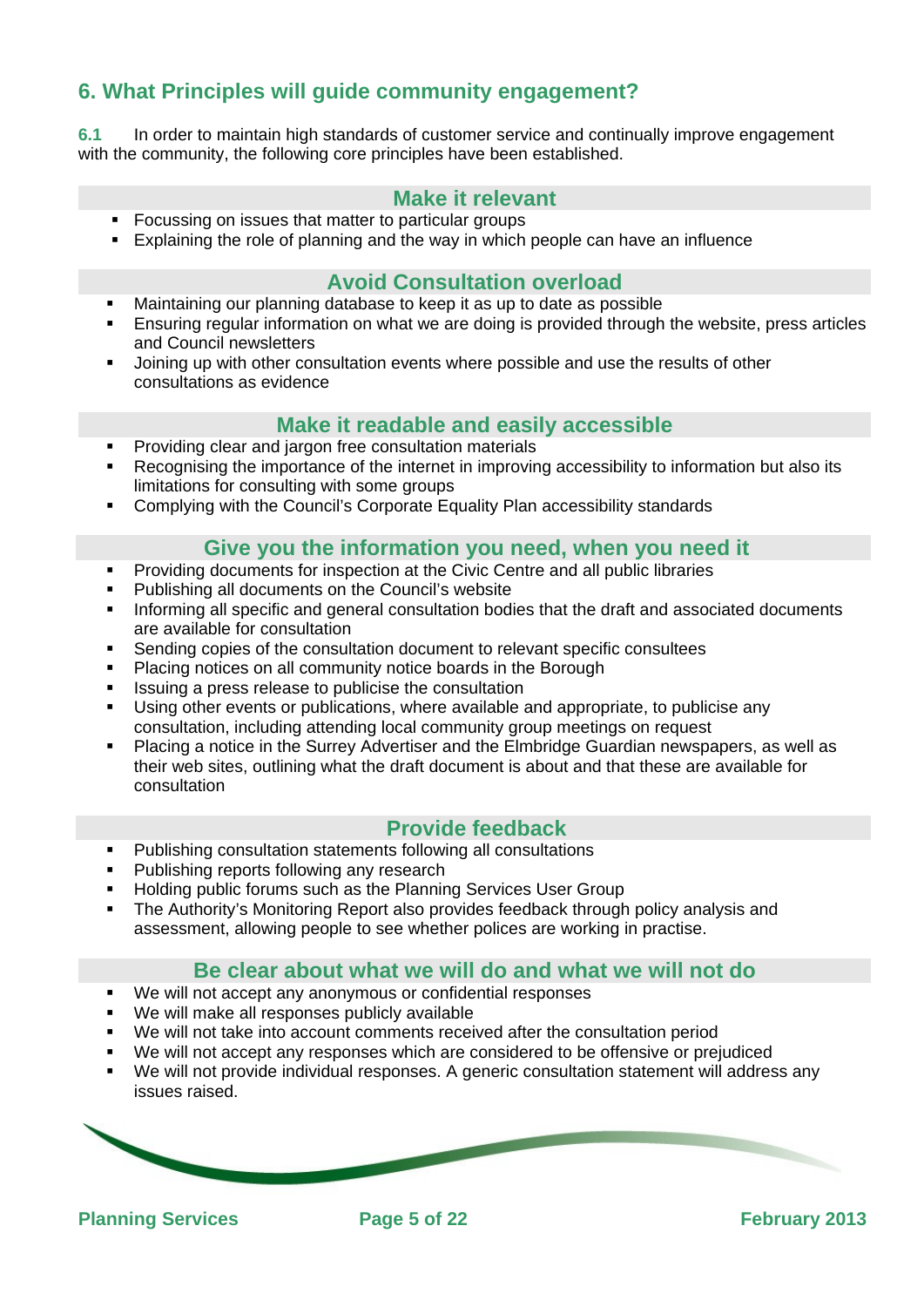# **7. How can you be involved in the Local Plan?**

**7.1** Every local authority is required to produce a Local Plan for its area. The Elmbridge Local Plan will guide the future development and use of land, buildings and infrastructure up to 2026. All planning decisions must be made in accordance with the Local Plan.

**7.2** The Council has a suite of documents, which together form the local plan. This provides greater flexibility and an ability to respond to changing economic, social or environmental circumstances as only one document would need to be reviewed not the whole local plan. These documents are being prepared over a number of years and focus on specific areas of plan making – e.g. overall strategy, site allocations and development management. The Council must consult residents, businesses and other stakeholders on these documents and this section outlines the stages at which you can become involved.

**7.3** There are two principle types of document that set out and explain policy. Each has different statutory arrangements that dictate what they can cover and how they are prepared.

**Local Plans** These set out policies that will be used to manage development within the Borough. They are consulted on and examined by a Planning Inspector through a public examination.

**Supplementary Planning Documents** These provide additional guidance on policies in the adopted Local Plan. They cannot introduce new policy. Although they are consulted on, they are not examined by a Planning Inspector.

**7.4** In addition to Local Plans and Supplementary Planning Documents, you can also comment on:

- The Community Infrastructure Levy Charging Schedule
- The Statement of Community Involvement
- The Local Development Scheme

These documents are explained in greater detail at section 8.

**7.5** The progress and success of these documents is monitored annually through the 'Authority Monitoring Report'. The diagram overleaf illustrates how these different documents make up the Elmbridge Local Plan. The Council is currently producing two new Local Plan documents, which will address settlement investment and development, as well as development management, in order to complete all elements of its Local Plan. For comprehensive information about each document and the timetable for their delivery, please see the current Local Development Scheme which is available online<sup>8</sup>. For convenience, the key consultation milestones for both documents are set out below.

| <b>Consultation activity</b>                                     | <b>Date</b>           |
|------------------------------------------------------------------|-----------------------|
| Consultation on draft documents                                  | January to March 2013 |
| Publication and consultation on proposed<br>submission documents | June to July 2013     |
| Submission for Examination in Public                             | October 2013          |
| Adoption                                                         | September 2014        |

6

Local Development Scheme 2011-2014- www.elmbridge.gov.uk/planning/policy/lds.htm

- -26

**Planning Services 2013** Page 6 of 22 **Planning Services Propose 2013** 

l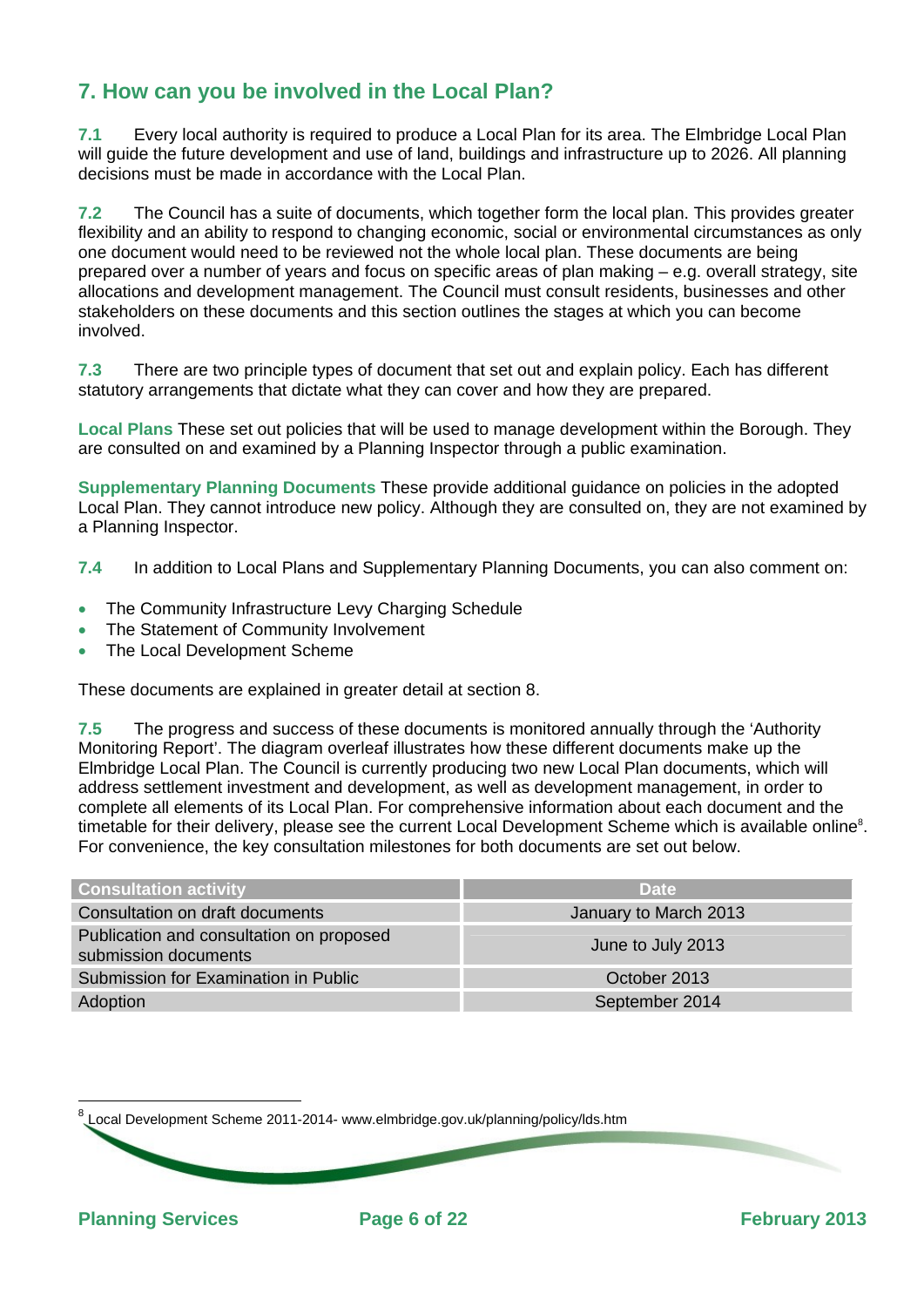

## **Figure 1: The Elmbridge Local Plan**

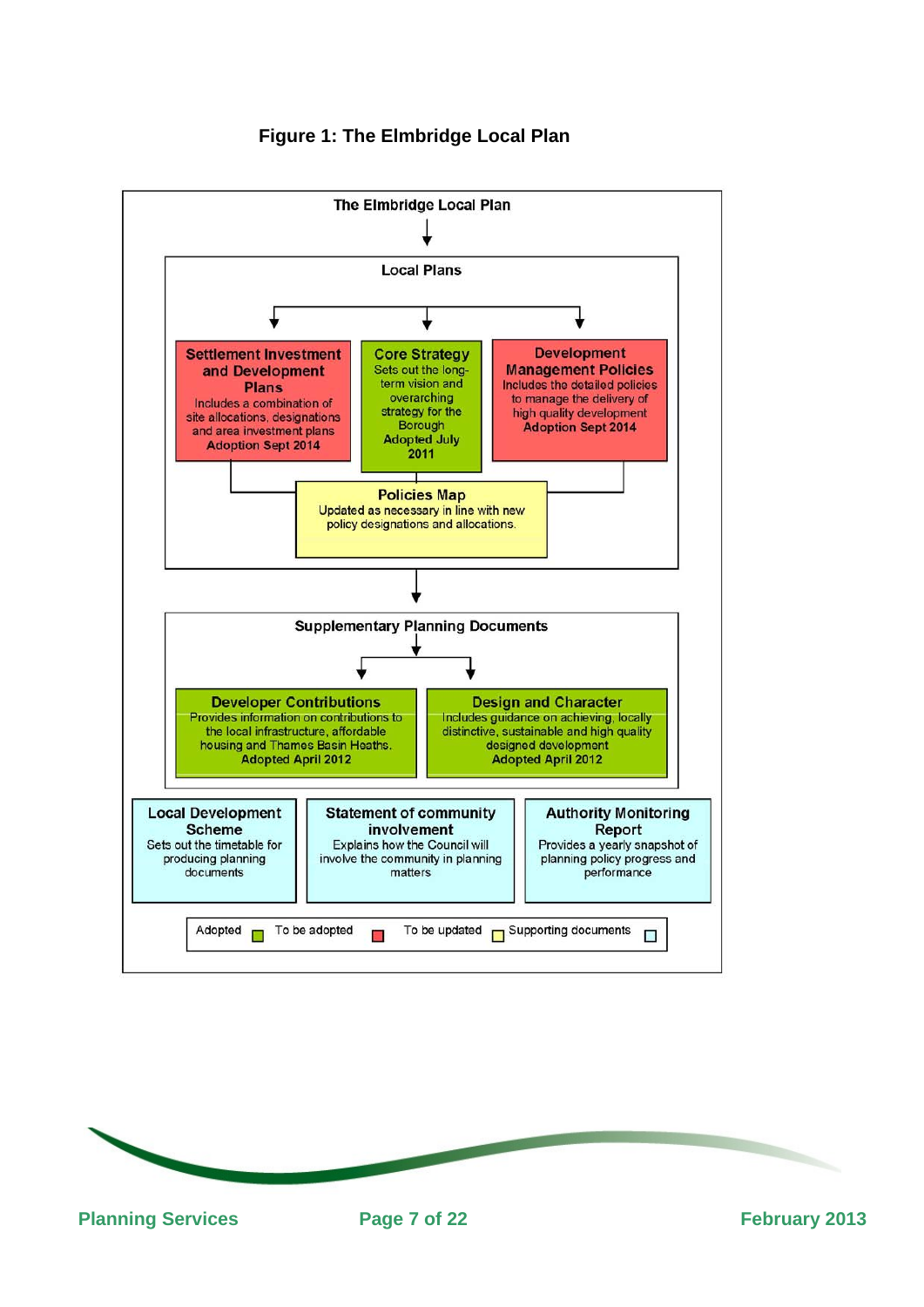## **Preparing Local Plans and Supplementary Planning Documents**

**7.6** All planning policy documents are required to be based on evidence. The evidence used in preparing a plan includes 'hard' statistical evidence such as census data, population projections, housing and accommodation needs, land supply and economic growth expectations. In addition 'soft' data can also be used to inform planning documents. This includes public opinion from consultation, surveys and workshops etc, which are used to ensure that any policy that is prepared reflects local opinion as far as possible.

**7.7** In addition the Council needs to ensure that polices are compatible with national policy as set out in the National Planning Policy Framework. Therefore the Council must balance the need to ensure that its policies not only reflect local opinion, as far as possible, but that they are justified by the empirical economic, social and environmental evidence whilst supporting the broad national aims of the Government.

**7.8** In ensuring that the Council takes account of local opinions and concerns when preparing planning policy a five-stage process will be used. The diagram overleaf illustrates the key stages in the plan making process which are:

- **1.** Preparation
- **2.** Consultation on a draft document
- **3.** Production/ Publication of final document
- **4.** Submission and examination
- **5.** Adoption

**7.9** Whilst all these stages will be undertaken for the production of Local Plans, Supplementary Planning Documents (SPD) do not require an examination in public. As such stage 4 does not apply. Each of these stages is discussed in the next section detailing what the Council will do to engage people.

#### **Sustainability Appraisal**

Throughout this process the Council is required to assess the social, environmental and economic implications of planning policies and proposals. Sustainability Appraisal takes place alongside the preparation of the Local Plan.

In undertaking sustainability appraisals, the Council will:

- -26

- consult key stakeholders, including the Environment Agency, Natural England and English Heritage on the scope of the appraisal
- consult key stakeholders and the public as part of public participation in the preparation of a Development Plan Document
- undertake public consultation on the final Sustainability Appraisal which supports the Proposed Submission Local Plan

8

Sustainability Appraisals are not required for Supplementary Planning Documents.

**Planning Services 2013** Page 8 of 22 **Planning Services Propose 2013**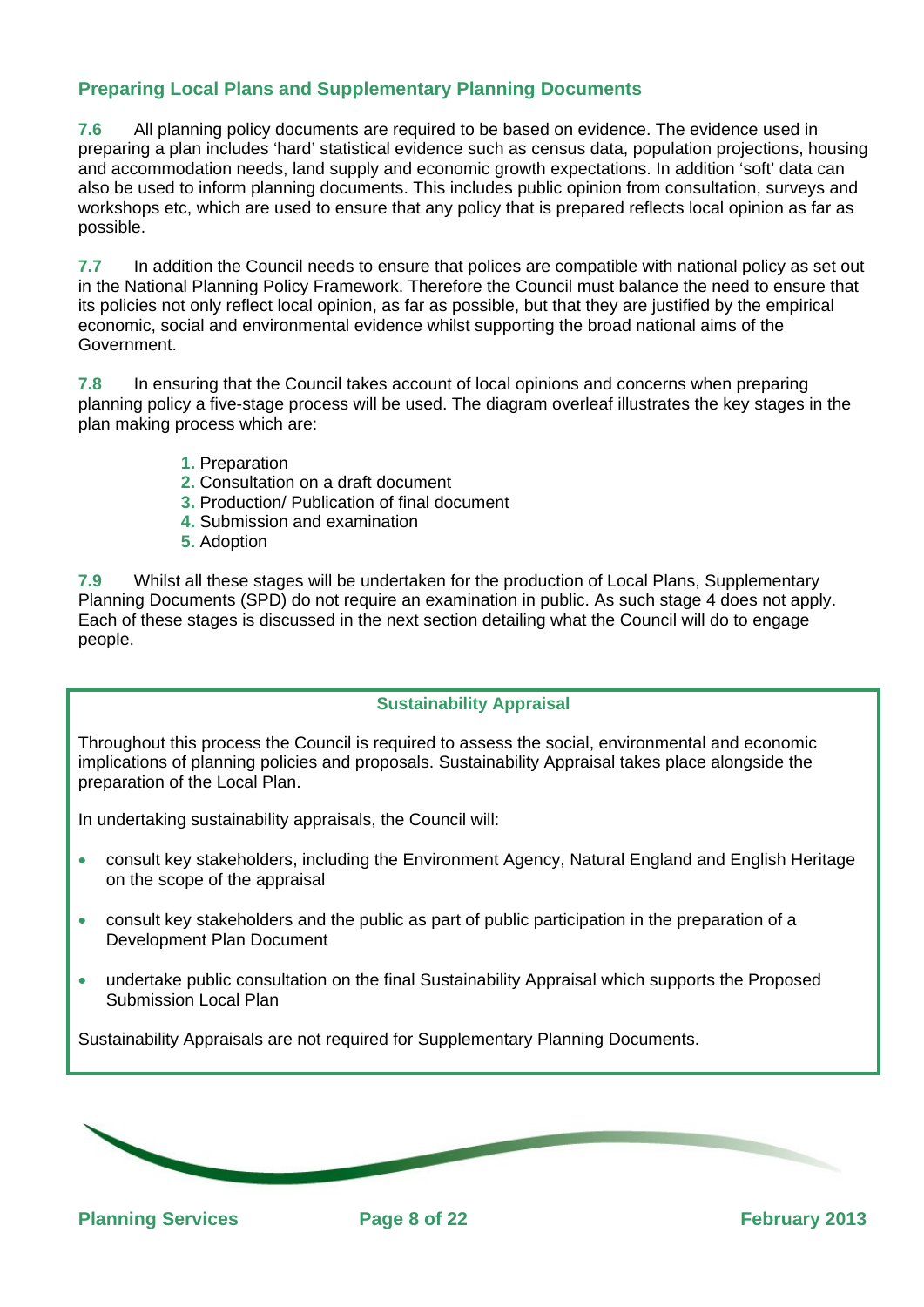

## **Figure 2: Process diagram for the Preparation of Planning Documents**

\* National Planning Policy Framework

- -26

Town and Country Planning (Local Planning) (England) Regulations 2012

**Adoption**

Planning Services **Page 9 of 22 Planning Services Page 9 of 22 February 2013** 

**Local Plan SPD** 1⊽ ⊘

9

**Regulation 14, 26, 35 and 36 †**

**Sta g e**

**Ad o**

**pt oi n**

**5:**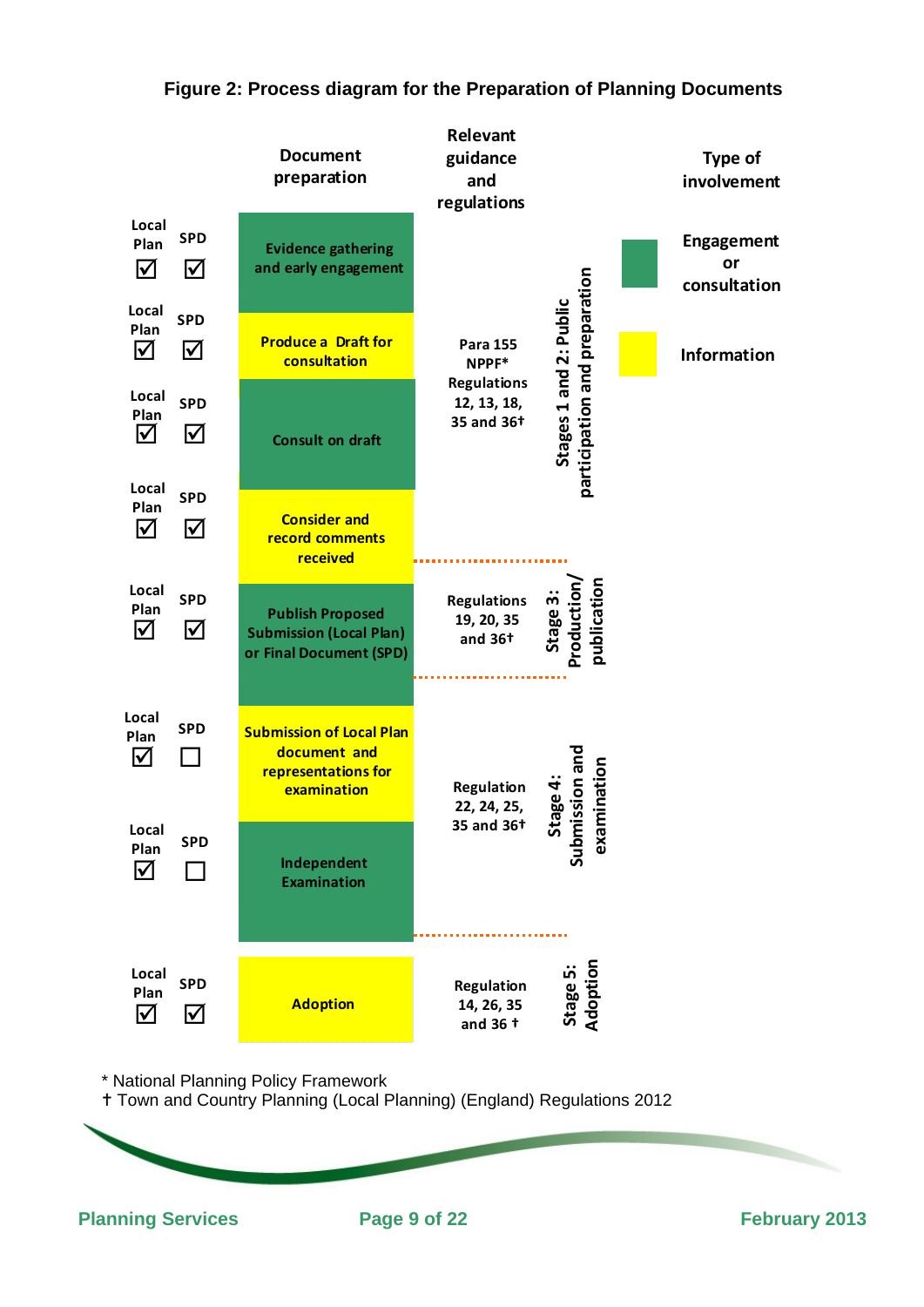## **Stage 1: Preparation**

**7.10** This stage applies to Local Plans and Supplementary Planning Documents.

#### **What this stage involves**

**7.11** This stage involves the gathering of evidence and identification of the main issues relating to the document's purpose. This is where the process of engaging with residents, businesses, service providers, utilities and all other stakeholders will begin.

#### **How you can be involved**

**7.12** This is one of the best times to be involved in the plan making process as your comments and views form part of the evidence base that supports the Council in setting the policy direction of the proposed plan.

**7.13** The methods used in engaging stakeholders will depend on the type of document being produced, the target audience and the Council's resources. Legislation does not set out how the Council should approach early engagement and any approach taken by the Council will be limited by the amount of financial and staff resources available. The Council will seek to use the most effective approach both in terms of cost and outcome.

**7.14** The following list details some of the activities and methods we will consider using. It is not exhaustive; nor does it represent a list of activities that will be used in every instance. All engagement activities being undertaken will be published on the Council's website.

Providing information:

- Public exhibitions
- Publication and distribution of posters, fliers and promotional leaflets
- **Articles in the Elmbridge Review**
- Present information at public events such as 'Let's Talk Elmbridge'
- **•** Presentations at Planning User Group

Consultation:

- Questionnaires and surveys
- **Surveys of the Council's residents panel**

Involvement:

- Community planning workshops
- Stakeholder focus groups
- **•** Meetings with community groups and other key stakeholders

**7.15** Many of the above activities are also dependent on timing. If the consultation or early engagement exercise falls within the timeframe of a 'Let's Talk Elmbridge' event or an 'Elmbridge Review' publication date, then it will be possible to use these to support any consultation or engagement activity being undertaken.

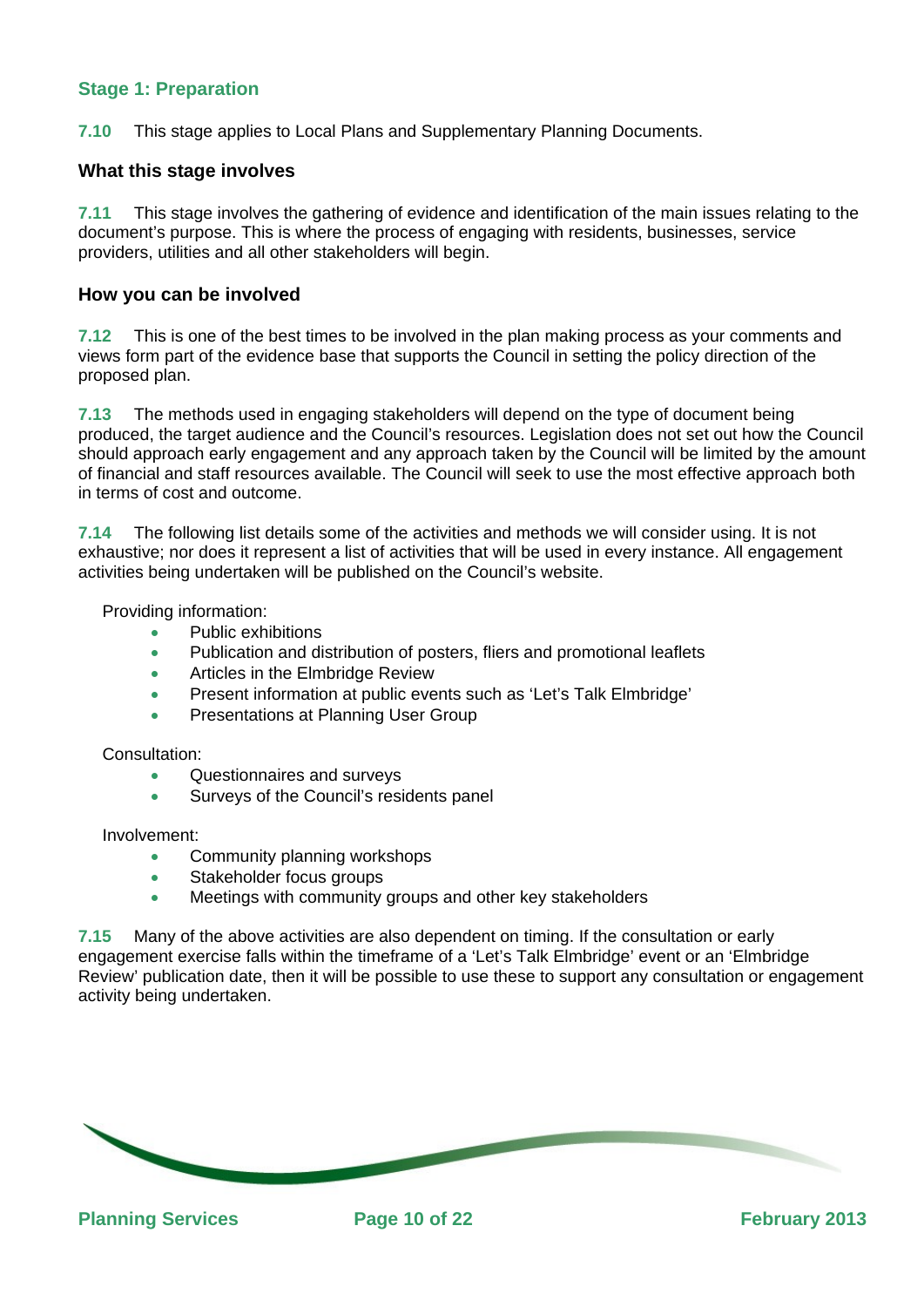## **Stage 2: Consultation on the draft document**

**7.16** This stage applies to Local Plans and Supplementary Planning Documents.

#### **What this stage involves**

7.17 This consultation stage is a statutory requirement<sup>9</sup>. At this stage all the evidence collected from the preparation stage, including the results of early engagement, is considered and a draft document is published for consultation.

**7.18** This is an important stage allowing you to comment on whether you consider this to be the correct way forward and gives you the opportunity to raise any concerns regarding the policy or guidance set out in the document and set out any alternative options to those being proposed.

#### **How you can be involved**

**7.19** Any consultation on draft documents will be no shorter than 6 weeks for Local Plans and 4 weeks for Supplementary Planning Documents. However should consultation coincide with a holiday period such as Christmas, the time for responses for Supplementary Planning Documents will be extended to 6 weeks. The consultation methods used will be advertised on the Council's web site and will accord with the Core Principles set out in section 6.

**7.20** The Council will take into account any representations received before the deadline and consider and make appropriate changes before producing the final document.

 9 The statutory requirements set out in Regulation 12, 13, 18, 35 and 36 of the Town and Country Planning (Local Planning) (England) Regulations 2012

11

**Planning Services** Page 11 of 22 **February 2013**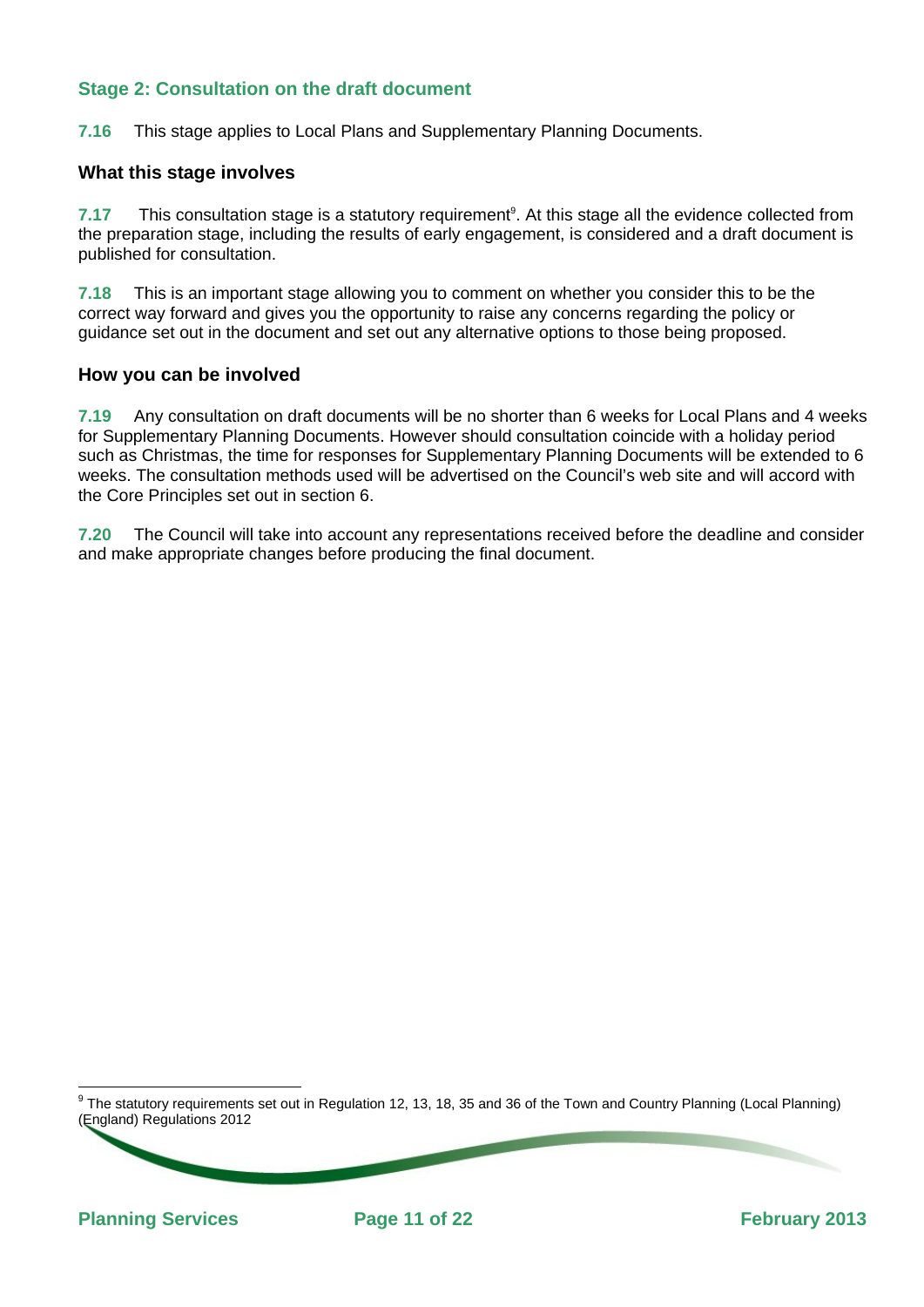## **Stage 3: Production/ Publication of final document**

**7.21** This stage applies to Local Plans and Supplementary Planning Documents.

#### **What this stage involves**

**7.22** In the case of a local plan, the Council will publish the plan, and if necessary any changes to the adopted policies map<sup>10</sup>, that, in its view should be the final version.

**7.23** In the case of a Supplementary Planning Document, a final version will be produced and presented to the Council for adoption (see Stage 5). **There is no scope to make further comments on a Supplementary Planning Document at that stage.** 

#### **How you can be involved**

**7.24** The published local plan document will be subject to consultation for 6 weeks. This consultation stage is a statutory requirement<sup>11</sup>. The way in which you respond becomes much more formal at this stage. Representations can only relate to whether it has been prepared in accordance with the Duty to Cooperate, the relevant legal and procedural requirements, and whether it is considered to be 'sound'. As such, your representation at this stage should only make reference to these matters.

# **National Planning Policy Framework- Tests of soundness**

**Positively Prepared-** the plan should be prepared based on a strategy which seeks to meet objectively assessed development and infrastructure requirements, including unmet requirements from neighbouring authorities where it is reasonable to do so and consistent with achieving sustainable development;

**Justified-** the plan should be the most appropriate strategy, when considered against the reasonable alternatives, based on proportionate evidence;

**Effective-** the plan should be deliverable over its period and based on effective joint working on cross boundary strategic priorities; and

**Consistent with national policy-** the plan should enable the delivery of sustainable development in accordance with the policies in the framework.

**7.25** The consultation methods used will be advertised on the Council's website and will accord with the Core principles set out in section 6. To support anyone making a representation the Council will publish guidance notes setting out how representations should be made. In addition the Council will provide an appropriate form on which representations can be made. Those making the representations should indicate if they would like to attend and give evidence at a public examination.

**7.26** Following consideration of the comments made during the consultation, the Council will give consideration to making minor changes in the light of comments received prior to submission. If we decide we want to make more significant changes in the light of your comments, we will re-publish and re-consult.

12

<sup>&</sup>lt;sup>10</sup> A policies map illustrates the policies, proposals and designations in the local plan documents.

<sup>&</sup>lt;sup>11</sup> The statutory requirements are set out in Regulation 19, 20, 35 and 36 of the Town and Country Planning (Local Planning) (England) Regulations 2012.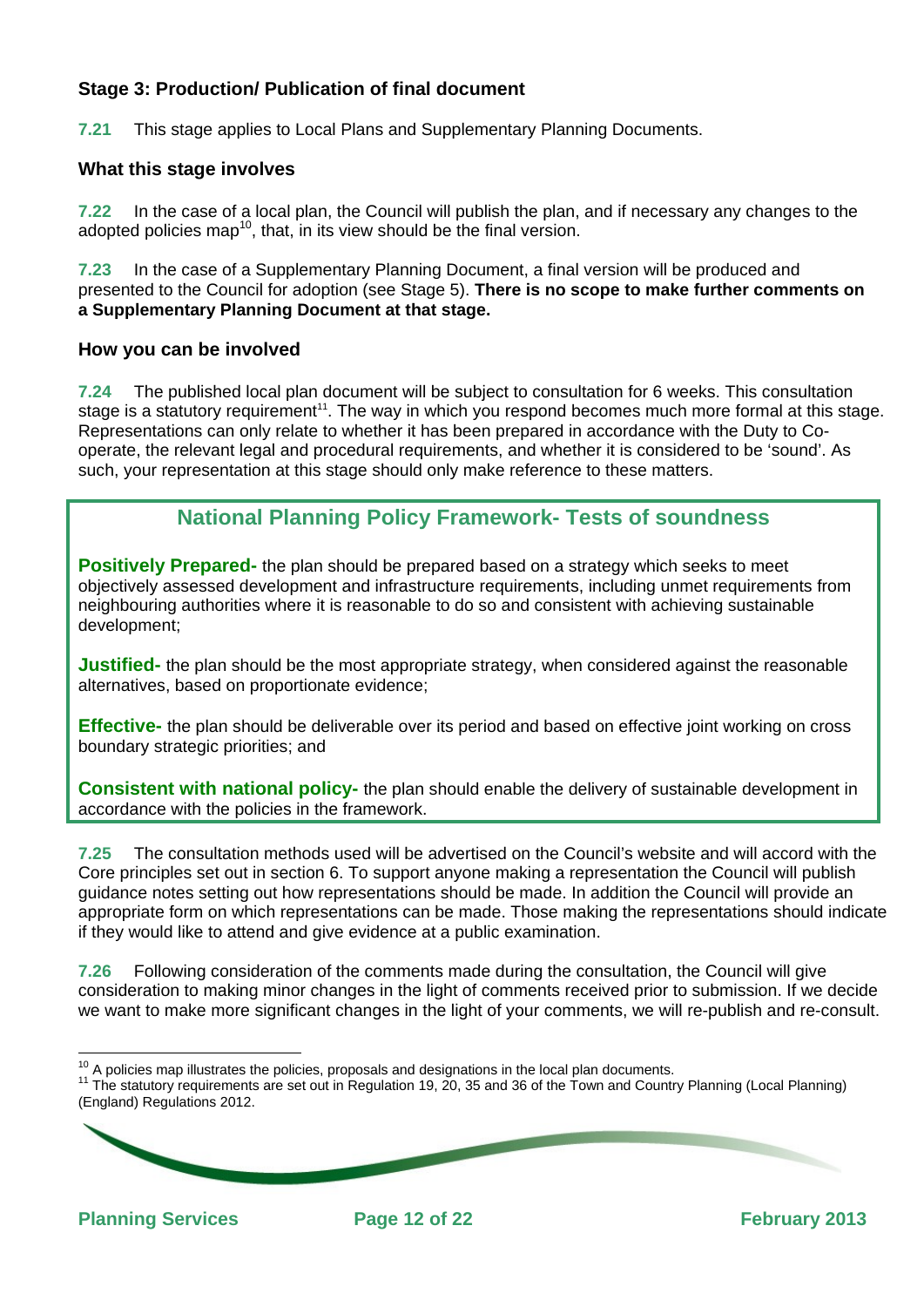## **Stage 4: Submission and examination**

**7.27** This stage applies to Local Plans only.

#### **What this stage involves**

**7.28** All representations made at stage 3 are then submitted to the appointed inspector together with the document itself, and all supporting evidence used in its preparation<sup>12</sup>

**7.29** The independent inspector will consider whether the document meets the tests of soundness set out in the National Planning Policy Framework (as explained in 7.24).

#### **How you can be involved**

**7.30** The Council will publicise the examination in accordance with statutory requirements<sup>13</sup>, giving people at least 6 weeks notice before the opening of any hearing session. We will let you know where and when the hearing will be held and the name of the independent inspector.

**7.31** The Government encourages representations to be dealt with in writing. However, if people would like to present their evidence in person, a public hearing will be held. Written representations carry equal weight to those presented orally at the examination. The inspector will decide how any oral representations will be heard, however, this usually takes place as a round table debate chaired by the inspector.

13

l

 $12$  In accordance with statutory requirements set out in Regulation 22, 35 and 36 of the Town and Country Planning (Local Planning) (England) Regulations 2012

<sup>&</sup>lt;sup>13</sup> The statutory requirements set out in Regulation 24, 35 and 36 of the Town and Country Planning (Local Planning) (England) Regulations 2012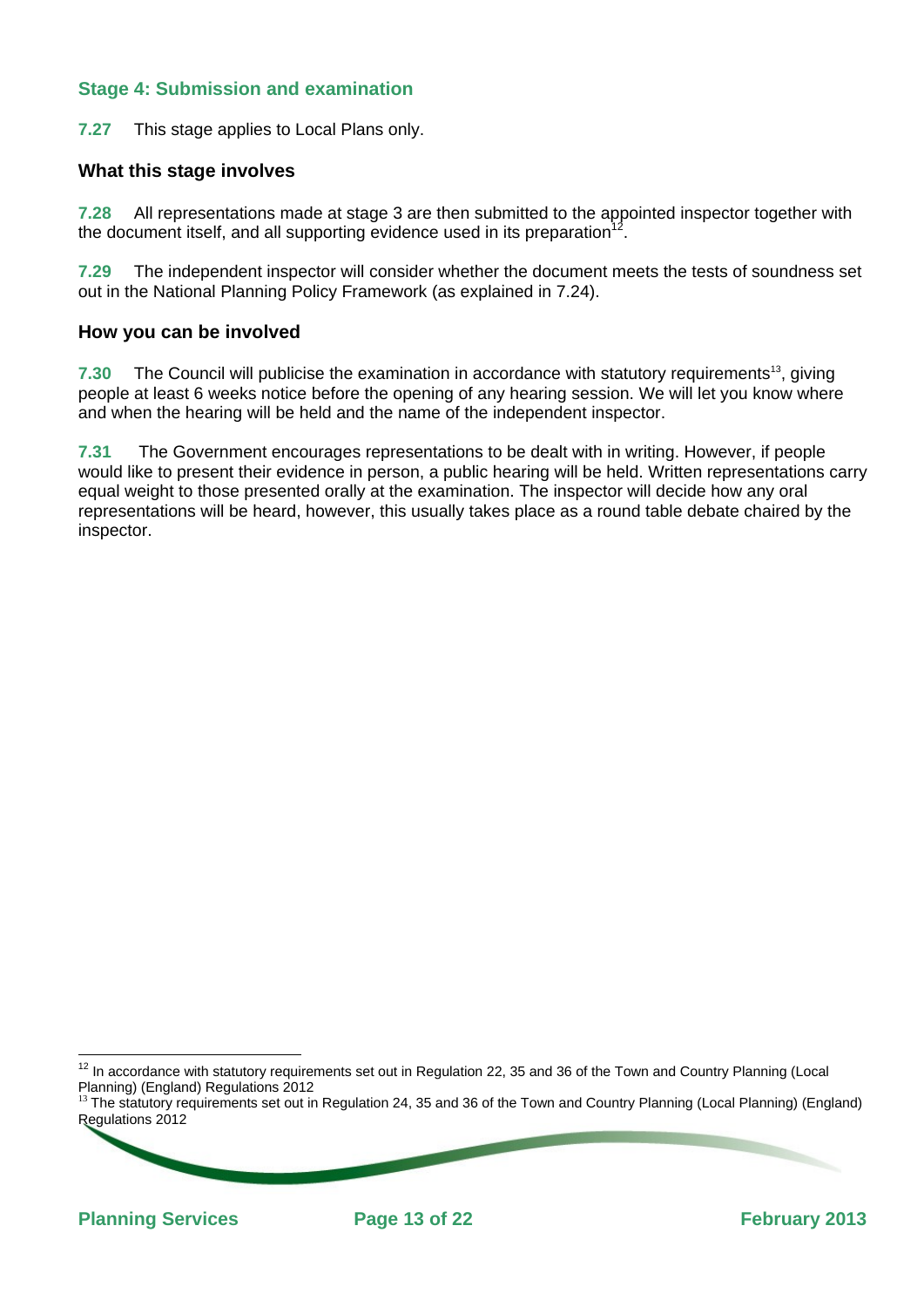## **Stage 5: Adoption**

**7.32** This stage applies to Local Plans and Supplementary Planning Documents.

#### **What this stage involves**

**7.33** Both Local Plans and Supplementary Planning Documents need to be formally adopted by the Council before they carry any weight<sup>14</sup>. Once adopted, they become statutory planning policy or guidance and form part of the Elmbridge Local Plan.

**7.34** Following examination of a Local Plan, the inspector will produce a report with their recommendations. On receipt of the Inspector's Report, the Council will make a copy publicly available and inform those persons who asked to be notified of its publication as soon as reasonably practicable.<sup>15</sup> Where necessary, the document will be amended to reflect the Inspector's recommendations prior to being presented to the Council for adoption.

**7.35** With regards to Supplementary Planning Documents, the Council will consider the comments made at Stage 2, and make any appropriate changes before formally adopting the document.

#### **How you can be involved**

**7.36** There is no scope to comment at this final stage of the process unless you wish to legally challenge the document being adopted<sup>16</sup>. The application must be made promptly, and in any event, not later than the end of the six weeks from the date set out in the Adoption Notice.



**Elmbridge Local Plan and Supplementary Planning Documents- adopted 2011/2012** 

14

 $\overline{a}$ <sup>14</sup> The Council must adopt in accordance with Regulation 14 or 26 of the Town and Country Planning (Local Planning) (England) Regulations 2012.<br><sup>15</sup> In accordance with Regulation 25, 35 and 36 of the Town and Country Planning (Local Planning) (England) Regulations 2012

<sup>&</sup>lt;sup>16</sup> Any aggrieved person may make an application to the High Court under Section 113 of the Planning and Compulsory Purchase Act 2004 on the grounds that the document is not within the appropriate power or that a procedural requirement has not been complied with.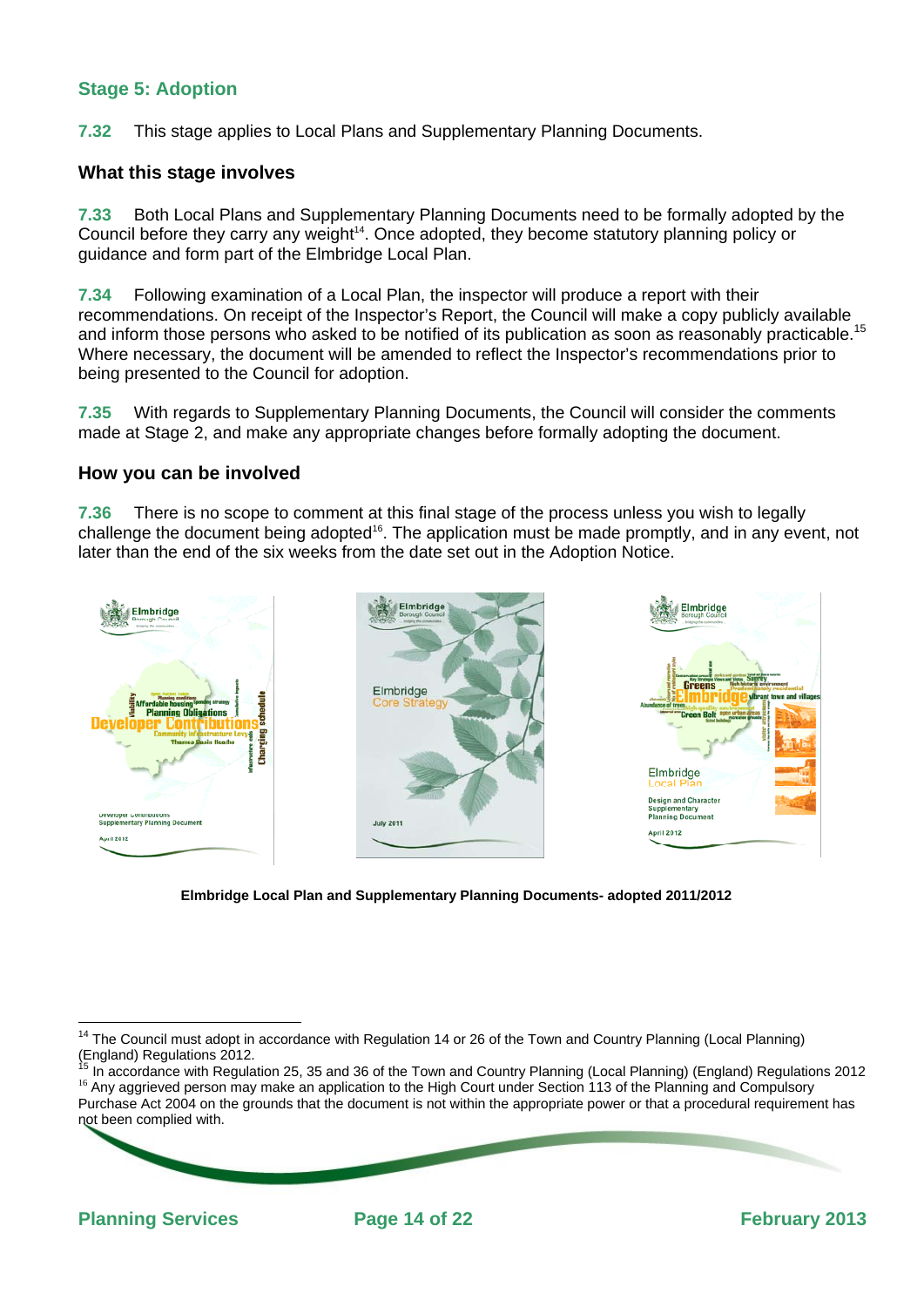# **8. What other planning documents can you comment on?**

## **The Community Infrastructure Levy Charging Schedule**

**8.1** The Community Infrastructure Levy is a standardised, non-negotiable, local levy that is placed on new development for the purpose of helping to raise funds to support the delivery of the infrastructure such as schools, highways etc that is required as a result of new development. The Council is due to adopt its first Charging Schedule at the beginning of 2013. This will be kept under review and it is therefore likely that consultation will take place again within the lifetime of this Statement of Community Involvement.

8.2 Regulations<sup>17</sup> require local authorities to undertake a clearly defined procedure prior to adopting a Community Infrastructure Levy Charging Schedule, which sets out the level of charge the Council will require for every additional square metre of new development. The requirements for consultation prior to adoption include:

- The publication and consultation of a Preliminary Draft Charging Schedule setting out the Council's initial consideration of an appropriate charge;
- The publication of a Draft Charging Schedule on which representations can be made prior to its submission for an independent examination. This consultation will be for a minimum of 4 weeks;
- An examination in public of the Draft Charging Schedule. All those who made representations on the Draft Charging Schedule will have the opportunity to make an oral presentation at a public hearing.

**8.3** The Council will follow the five-stage process applied to Development Plan Documents in the production or review of a Community Infrastructure Levy Charging Schedule, recognising the importance of early engagement within the development of new policy. The consultation methods to be used for both the consultation on the Preliminary Draft Charging Schedule and the Draft Charging will be advertised on the Council's website and will accord with the Core Principles set out in section 6.

#### **Statement of Community Involvement**

**8.4** When preparing the Statement of Community Involvement, the Council will undertake an initial four-week consultation inviting specific and general consultees along with everyone registered on the planning database to make early representations. These comments will be considered when preparing the draft Statement of Community Involvement.

**8.5** The draft document will then be subject to a further 4 week consultation which will accord with the Core Principles set out in section 6.

#### **Local Development Scheme**

**8.6** The Local Development Scheme sets out a 3 year work programme for producing planning documents. This shows you the key consultation periods when you can become involved. Whilst consultation on this document is not a legal requirement, the Council considers that it is good practice to undertake a targeted local consultation in order to engage people early in the process, and confirm that partner organisations can provide necessary information on time. Responses are requested within 3 weeks.

| $^{17}$ Regulation 15 and 16 of the Community Infrastructure Regulations 2010 (as amended 2011). |  |
|--------------------------------------------------------------------------------------------------|--|
|                                                                                                  |  |
|                                                                                                  |  |
|                                                                                                  |  |

**Planning Services Page 15 of 22 February 2013**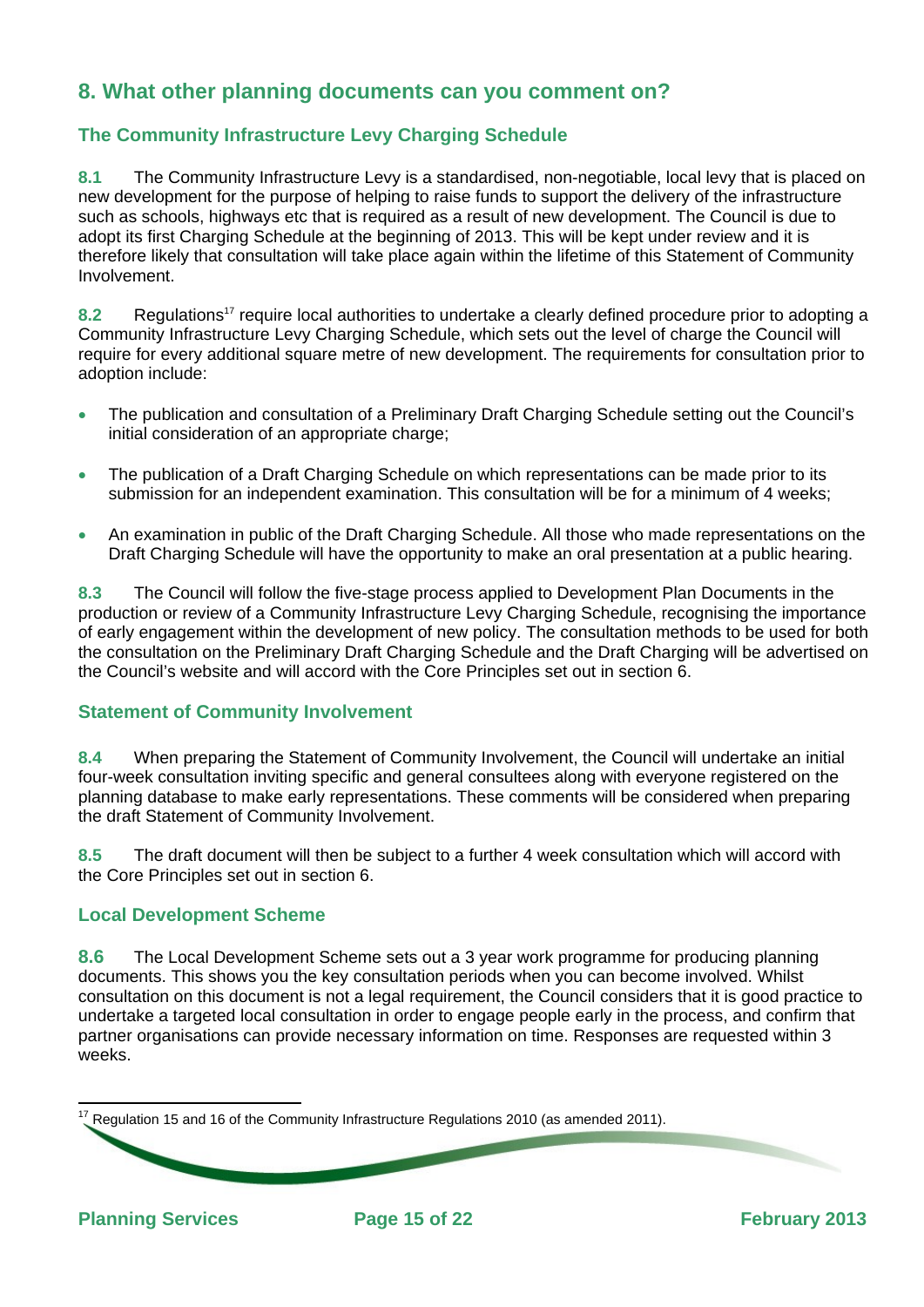# **9. How can you be involved in Planning Applications?**

**9.1** The Council's Planning Services is responsible for the processing of all planning applications within the Borough. This section sets out how you can be involved in planning applications at the preplanning stage, application stage and once a decision has been made.

#### **General advice and assistance**

**9.2** The Development Management section provides a daily duty officer system, which enables people to speak to an experienced planning officer either at the Civic Centre or by telephone. Offering basic planning advice, the service operates between 10am and 4pm.

**9.3** A wealth of information on the Borough's development management functions including validation requirements can be obtained online at the Planning Services home page www.elmbridge.gov.uk/planning

**9.4** The Planning Portal is the UK Government's online planning and building regulations resource for England and Wales and also provides advice and services for the public and professionals www.planningportal.gov.uk

**9.5** Additionally, Planning Aid England provides free, independent and professional planning advice to communities and individuals who cannot afford to pay professional fees. This service encourages people to become involved in the planning system.

- **9.6** The contact details for Planning Aid are:
	- Telephone: 0330 123 9244
	- **Email: advice@planningaid.rtpi.org.uk**

#### **Stage 1: The pre-application stage**

**9.7** Formal procedures for dealing with pre application enquiries were introduced in 2008. The formalisation of this stage with appropriate fees allows us to dedicate time with applicants to improve the quality of development schemes prior to submission.

**9.8** The Council will encourage developers/applicants to consult with the community about their initial schemes. Depending on the size and scale of the development proposal the Council would recommend developers/applicants use some or all of the follow methods of consultation:

- **•** Letter/or discussion with neighbours about plans
- Surgery/Drop in/exhibition event to discuss proposals with interested neighbours, community groups and consultation bodies (where appropriate)
- Public meeting combined with a 'Planning for Real' exercise. Should also include media advertisement to publicise the event and development.

**9.9** The Localism Act requires applicants to consult with the community before submitting planning applications for certain developments. This will give local people a chance to comment when there is still an opportunity to influence the proposal<sup>18</sup>.

**9.10** Pre application consultation should provide all groups, statutory and non-statutory, and specialist interest groups, with an opportunity to participate in the evolution of development proposals.

 - -26 16 l  $18$  Localism Act 2011: Chapter 4-Consultation, 122 'Consultation before applying for planning permission'.

**Planning Services** Page 16 of 22 **Page 16 of 22 February 2013**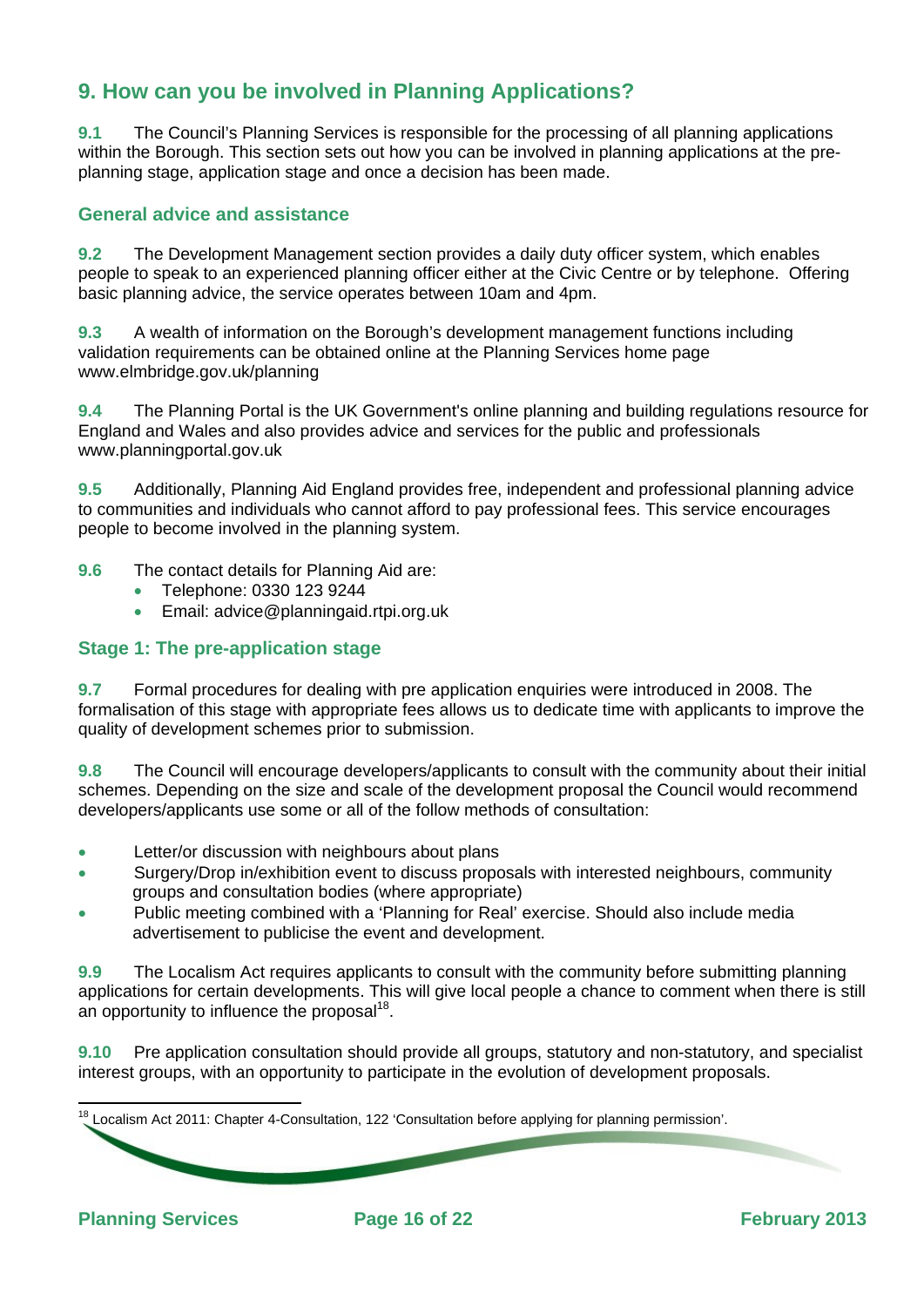**9.11** Applicants are especially encouraged to liase early with infrastructure providers for new developments at the pre-application stage.

**9.12** When applicants have undertaken community consultation, it is advisable to include a full statement of community involvement in the planning application submission. This will allow the Council to understand how the community and other stakeholders have been involved.

## **Stage 2: The application stage**

**9.13** Opportunities for formal community involvement occur when applications are lodged. Planning applications include tree applications and proposals, telecommunications proposals, listed building and conservation area consents.

**9.14** It is at this point when the majority of residents become involved in the planning system especially if the proposed development affects them directly. Elmbridge determines some 2000 applications a year ranging from householder applications to new housing schemes and retail and office developments. These decisions are important to local people as they have a direct impact on the way an area grows and develops.

**9.15** The requirements for advertising and consulting on planning applications are set out in the Town and Country Planning (Development Management Procedure) (England) Order 2010. As well as meeting these statutory requirements, the Council has a well-established process for publicising planning applications. These include:

- Weekly e-mail alerts
- Weekly list published in newspaper and on website
- **Letters to statutory organisations and interest groups**
- Letters to residents/businesses/properties next to the application site in most cases
- Planning applications with plans uploaded on the web to enable online consultation and tracking
- Alerts via twitter
- Site notices (under certain circumstances)
- Newspaper adverts where required

**9.16** Applications, including all of their supporting information, are made available online<sup>19</sup>. Comments can be made in writing direct to the Council or through the online consultation portal. The comments received and additional information including the officer report (which includes a summary of comments received) are added to the website so that anyone can view the information upon which a decision is made. For more detailed advice on how to comment on a planning application, please see the leaflet which is available online at www.elmbridge.gov.uk/planning/comment.htm.

**9.17** All responses received are uploaded on to the Council's website and are considered and included in written reports regardless of the decision-making mechanism (see stage 3). Unfortunately due to the volume of representations that are received we can no longer provide acknowledgements. Full consideration will be given, and due weight attached, to the views of the community and stakeholders.

17

l

<sup>&</sup>lt;sup>19</sup> For those customers without access to the internet, this information can also be viewed using the computers at the Council Offices and Borough libraries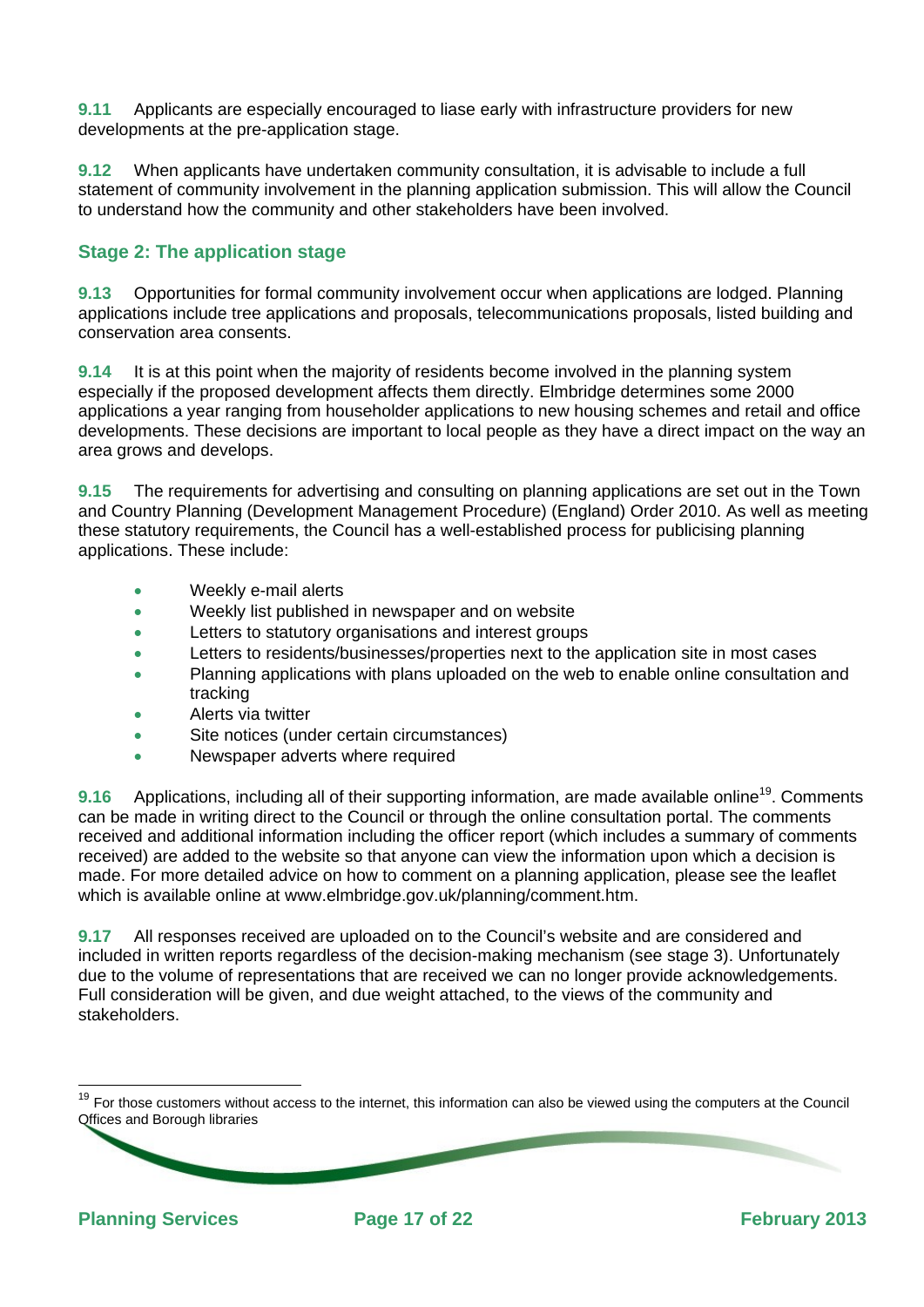#### **Stage 3: The decision stage**

**9.18** The majority of applications are dealt with within 8 weeks or 13 weeks for 'major' applications. We provide notification of decisions using the following methods:

- Decision lists are placed on the website
- $\bullet$

**9.19** In some instances decisions will be made at sub committee and these meetings are open to the public. However, there are instances when an application will be referred to the full Planning Committee:

- For any application where there are objections from more than 40 households and the sub committee has recommended permission then the decision will be referred to the full Planning Committee
- All departures from the Development Plan that are required to be forwarded to the Secretary of State
- Any two Members of the Planning Committee may refer an application to the Planning Committee from the Area Sub Committee at which they were present

**9.20** This sub committee process, including public speaking, is explained on the Council's website www.elmbridge.gov.uk/planning and includes the following consultation methods:

- **•** Letters to interested parties including the committee date and advice regarding their right to be heard.
- Committee papers
- **•** Presentations at committee
- Committee minutes

#### **Stage 4: The post application stage**

**9.21** If an application is refused, or the decision includes a condition that the applicant/developer is not satisfied with, or the application has not been determined within the statutory time period, the applicant/developer can appeal the decision or non-determination. The Council will contact all those who made representations during the application to notify them of the appeal and invite further comments. All views are heard during an appeal. The Planning Inspectorate will inform the Council and objectors of the outcome. These are the current methods of communication the Council adopts with regard to appeals, all of which are available on the Council's website:

- Monthly list of forthcoming hearings and inquiries
- Weekly list of appeals received
- Weekly list of appeal decisions

**9.22** The planning website contains information on how the appeal process works and includes a range of downloadable leaflets and appeal information from the Planning Inspectorate. You can make an appeal and track the process of an appeal through the Council's website.

#### **Planning Enforcement**

**9.23** The Planning Enforcement Charter outlines the Council's planning enforcement procedures and practice. This is available to view on the Council's website along with a summary leaflet and Concordat (a short leaflet that details the Best Practice for Regulating the Environment).



**Planning Services** Page 18 of 22 **Page 18 of 22 February 2013**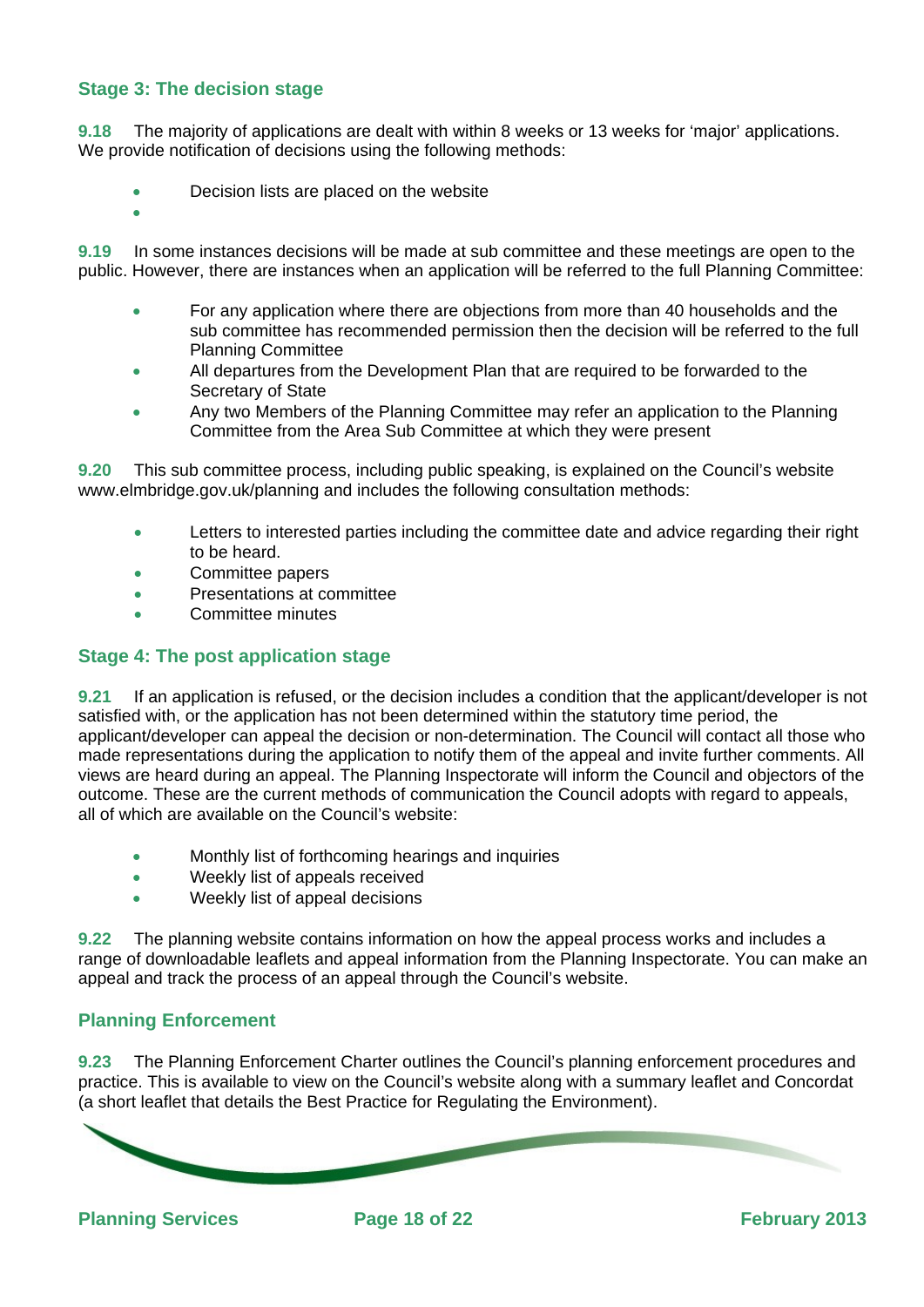# **10. How well are we doing?**

**10.1** The Government recommends assessing resources for managing community involvement. Involving the community during all planning processes has time, staff resource and funding implications and must be a key consideration when planning any form of engagement or consultation.

**10.2** Therefore whilst Elmbridge is committed to providing a high level service to the community making sure everyone has the opportunity to be involved in the planning process the Council will look to achieve this in the most resource efficient way. Therefore any approach used when engaging with stakeholders will reflect the type of work being undertaken. Any non-statutory approaches used during engagement or consultation activities will also be reviewed to assess whether such an approach was effective and achieved value for money.

**10.3** The Statement of Community Involvement will be monitored on an annual basis and the outcomes of any consultation or engagement activity reported through the Authority Monitoring Report. This will include assessing whether the community involvement techniques indicated in this document have been effective and efficient in achieving a good level of public involvement and participation across all sections. Questionnaires and surveys will be used to gauge participant's views on the success of consultation events. As a result of monitoring, the Council will consider what changes, if any, need to be made to the Statement of Community Involvement.

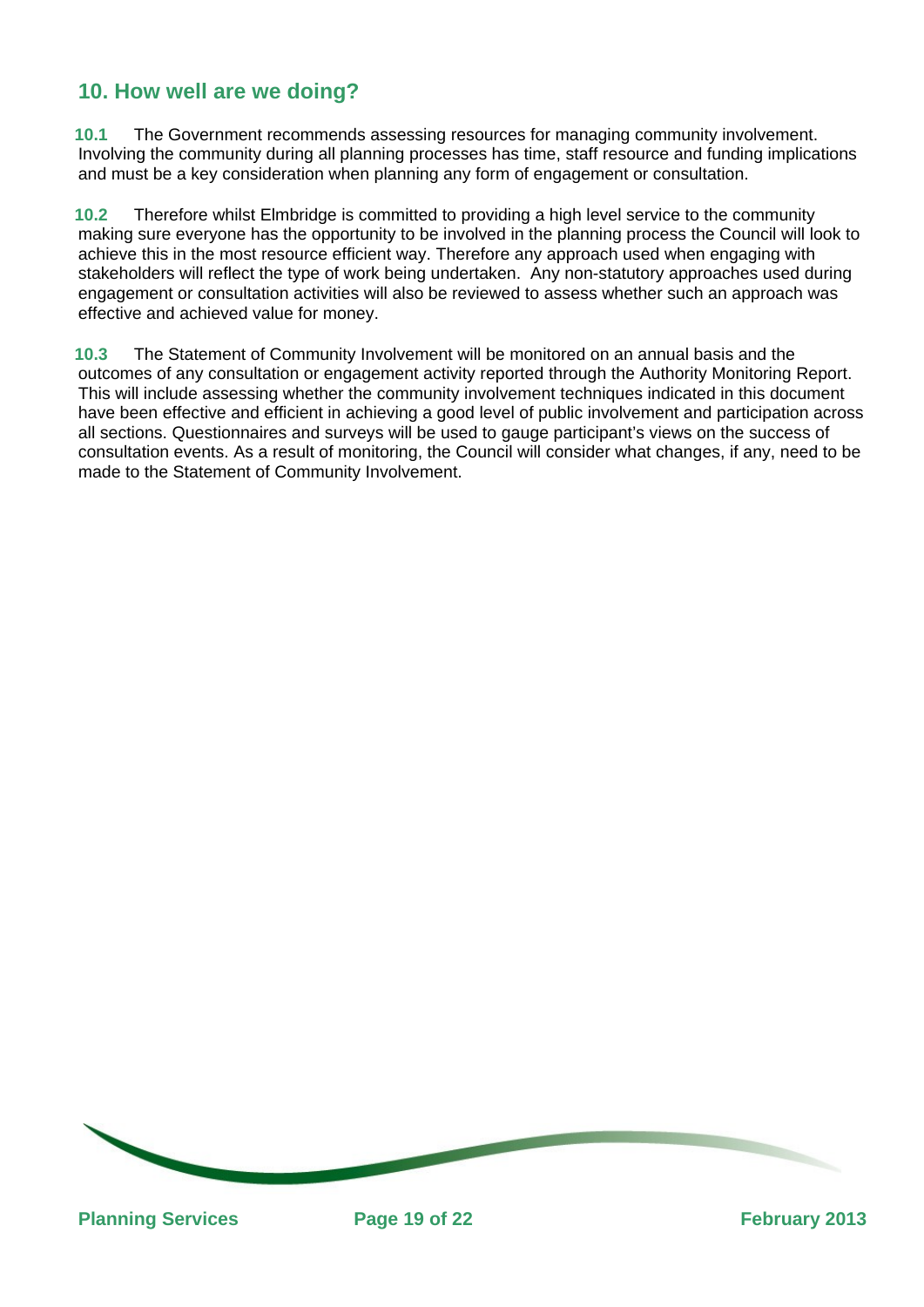# **Appendix 1: Consultation Groups Involved in Local Plan production**

## **Specific Consultation bodies**

The council must involve the following statutory organisations in the Local plan process. These along with the government departments listed below form the **specific consultation bodies** as defined in the Town and Country Planning (Local Planning) (England) Regulations 2012. These are:

- Environment Agency
- English Heritage
- **Natural England**
- Network Rail Infrastructure Limited
- **Secretary of State for Transport**
- **-** Highway Agency
- Surrey County Council- Strategy, Transport and Planning
- Other adjacent local authorities
- M3 Local Enterprise Partnership
- Civil Aviation Authority
- **NHS Surrey**
- **Surrey Police**
- Police and crime commissioner
- Relevant telecommunications companies
- Relevant electricity and gas companies
- Relevant water and sewerage undertakers
- Homes and Communities Agency
- Parish Councils

#### **General consultation bodies**

- Voluntary bodies some or all of whose activities benefit any part of Elmbridge Borough Council's area.
- **Bodies that represent the interests of different racial, ethnic or national groups in** Elmbridge Borough Council's area
- Bodies that represent the interests of different religious groups in Elmbridge Borough Council's area
- Bodies, which represent the interests of disabled persons in Elmbridge Borough Council's area.
- Bodies, which represent the interests of persons carrying on business in Elmbridge Borough Council's area.

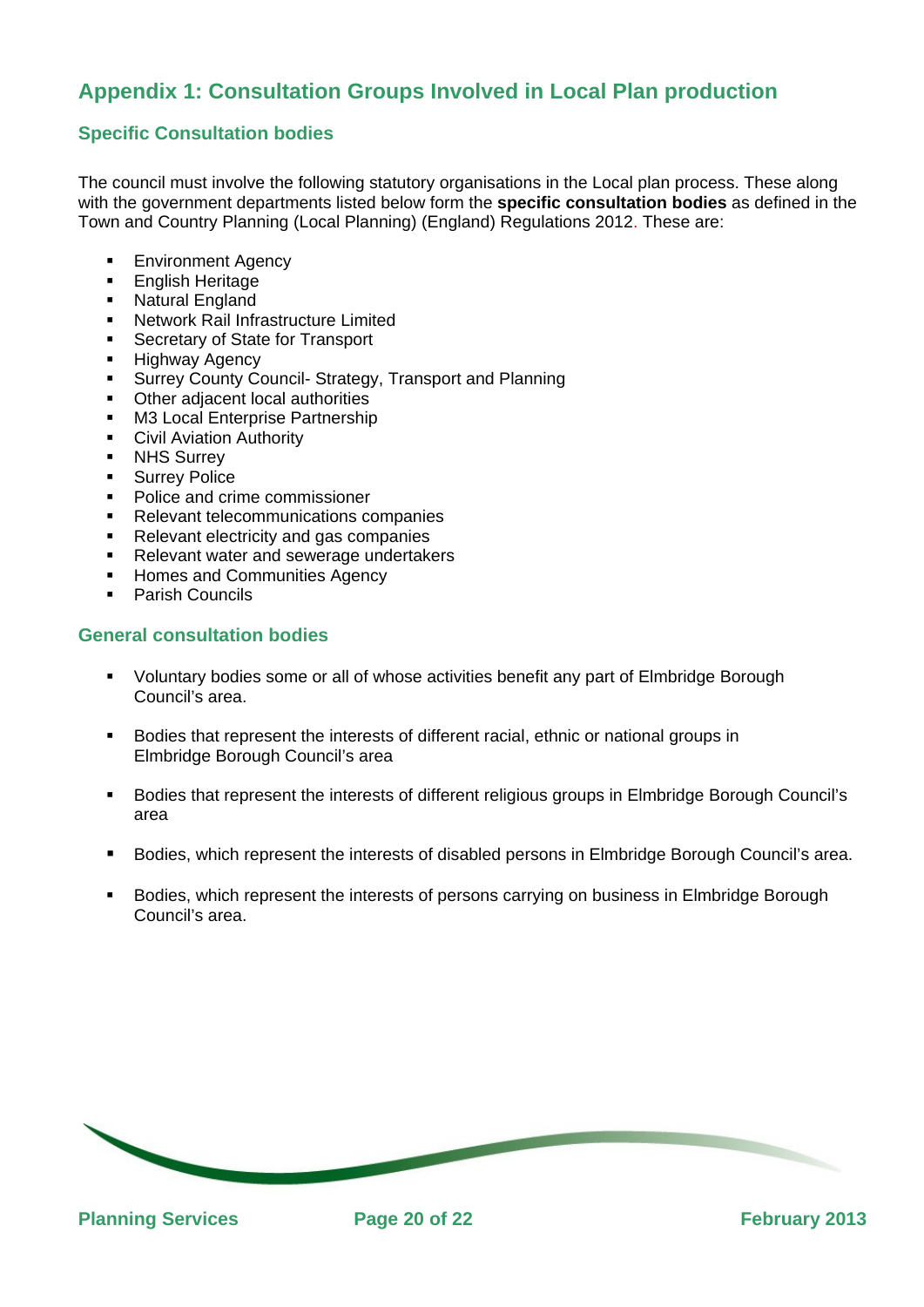#### **Duty to co-operate bodies**

- **Environment Agency**
- English Heritage
- Natural England
- The Mayor of London
- **Civil Aviation Authority**
- Homes and Community Agency
- **NHS Surrey**
- Office of Rail Regulation
- Transport for London
- Surrey County Council
- Highway Agency
- **M3 Local Enterprise Partnership**

#### **Other Consultees**

Some 900 bodies and individuals are registered on the Elmbridge Planning Services database. These have been grouped and include:

- Individual Residents, residents associations, local strategic partnership, parish councils, community groups, societies, political parties
- Councillors- Local and County
- Local businesses, business associations, chamber of commerce, commercial companies
- Planning Officers in other local authorities, developers, agents, planning consultants, architects, surveyors, landscape architects, housing associations
- Landowners, Estate agents (residential and commercial)
- Disabled groups, public agencies, charity organisations, voluntary organisations, ethic groups, care providers, health providers, leisure groups, minority groups, religious groups, sports bodies, young people, allotments, police, older people, faith groups, equalities, community support.
- Environment and nature, historic groups, Conservation Area Advisory Committees
- Infrastructure providers, schools and education institutes, transport groups
- Members of Parliament
- Government Departments